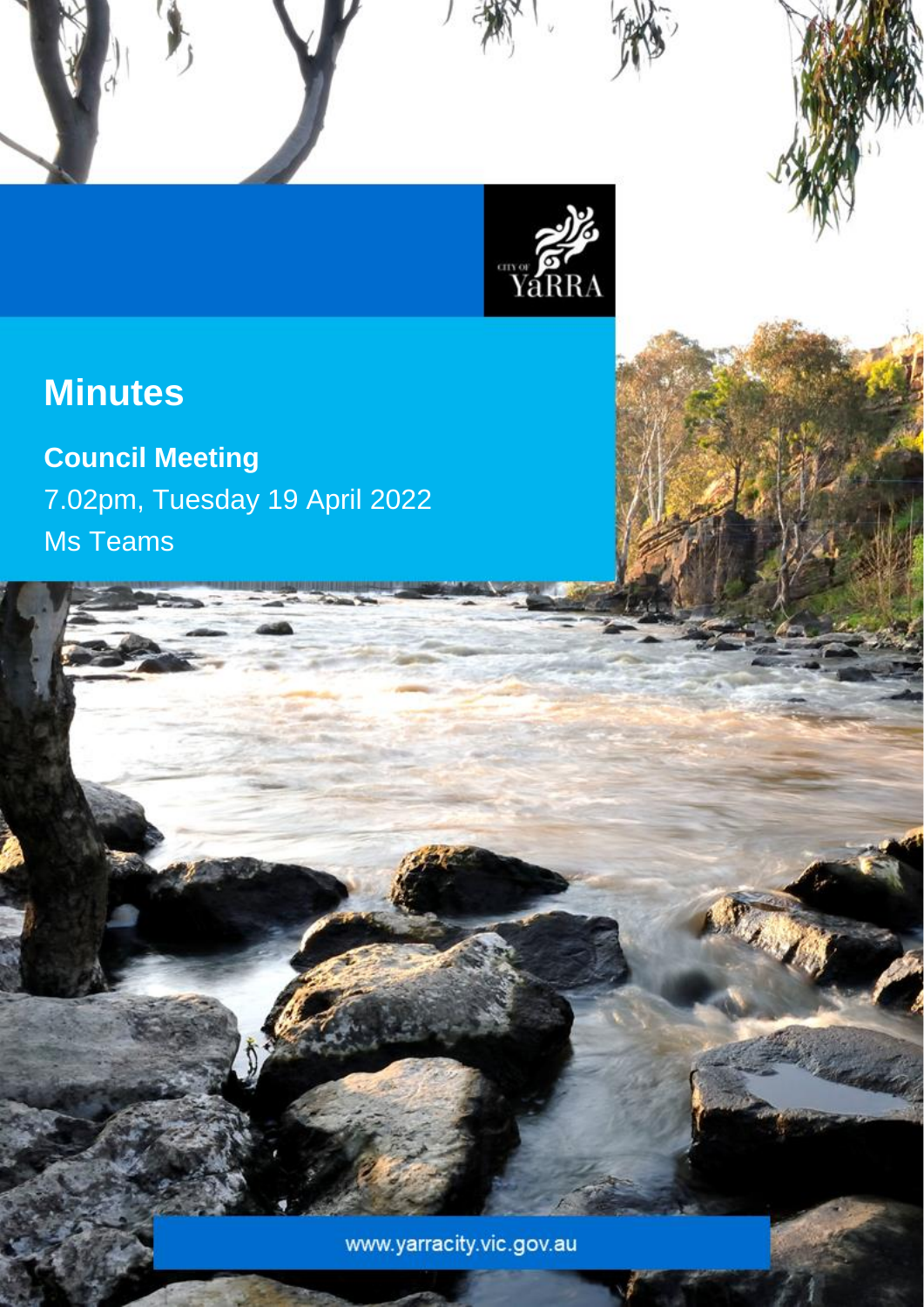## **1. Statement of recognition of Wurundjeri Woi-wurrung Land**

*"Yarra City Council acknowledges the Wurundjeri Woi Wurrung people as the Traditional Owners and true sovereigns of the land now known as Yarra.*

*We acknowledge their creator spirit Bunjil, their ancestors and their Elders.*

*We acknowledge the strength and resilience of the Wurundjeri Woi Wurrung, who have never ceded sovereignty and retain their strong connections to family, clan and country despite the impacts of European invasion.*

*We also acknowledge the significant contributions made by other Aboriginal and Torres Strait Islander people to life in Yarra.*

*We pay our respects to Elders from all nations here today—and to their Elders past, present and future."*

## **2. Attendance, apologies and requests for leave of absence**

#### **Attendance**

#### **Councillors**

- Cr Sophie Wade Mayor
- Cr Edward Crossland Deputy Mayor<br>Cr Stephen Jolly Councillor
- **Cr Stephen Jolly** 
	- Cr Herschel Landes Councillor
- Cr Bridgid O'Brien Councillor
- Cr Amanda Stone Councillor

#### Council officers

- **Chris Leivers Interim Chief Executive Officer**
- Brooke Colbert Group Manager Advocacy and Engagement
	- Malcolm Foard **Acting Director Community Wellbeing**
	- Ivan Gilbert Group Manager Chief Executive's Office
	- Geoff Glynn **Director City Works and Assets**
- Gracie Karabinis Group Manager People and Culture
- Diarmuid McAlary Director Corporate, Business and Finance
- Bruce Phillips Director Planning and Place Making
- **Rhys Thomas Senior Governance Advisor**
- Mel Nikou Governance Officer

#### Municipal Monitor

Yehudi Blacher Municipal Monitor

## Leave of absence

• Cr Gabrielle de Vietri Councillor

#### Apology

• Cr Claudia Nguyen Councillor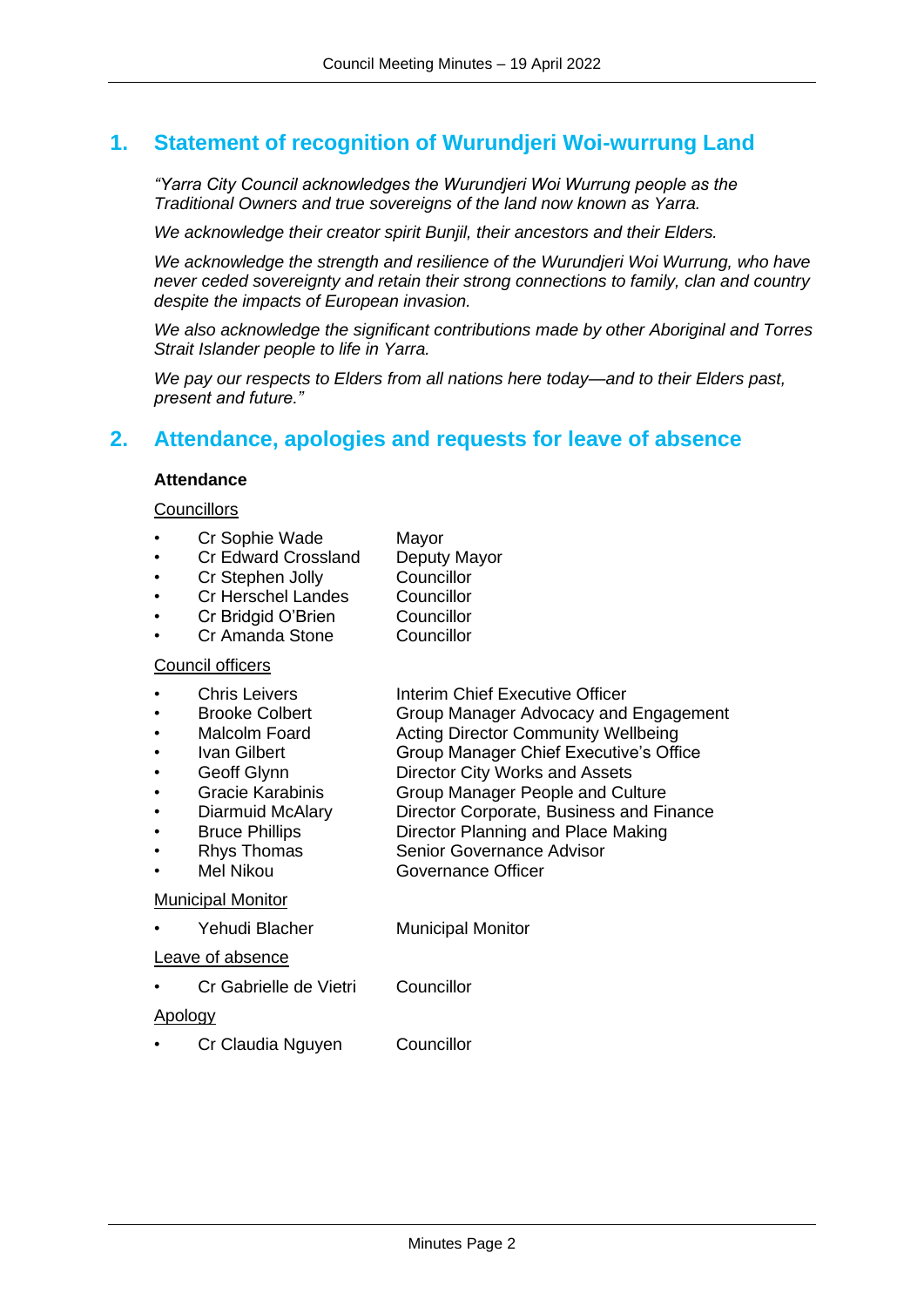#### **COUNCIL RESOLUTION (PROCEDURAL)**

**Moved:** Councillor O'Brien **Seconded:** Councillor Mohamud

- 1. That in accordance with section 35(4) of the Local Government Act 2020, Council grant leave of absence to:
	- (a) Cr Amanda Stone for the meeting held on Tuesday 10 May 2022 inclusive; and
	- (b) Cr Stephen Jolly for all meetings held from Monday 27 June to Thursday 7July 2022 inclusive.

## **CARRIED UNANIMOUSLY**

## **3. Announcements**

No announcements were made.

## **4. Declarations of conflict of interest (Councillors and staff)**

No declarations were made.

## **5. Confidential business reports**

#### **COUNCIL RESOLUTION**

**Moved:** Councillor Crossland **Seconded:** Councillor Jolly

That the meeting be closed to members of the public, in accordance with section 66(2) (a) of the Local Government Act 2020, to allow consideration of confidential information.

## **CARRIED**

#### **Item**

#### **8.6 Disability Advisory Committee - Membership and Terms of Reference**

This item is to be considered in closed session to allow consideration of personal information, being information which if released would result in the unreasonable disclosure of information about any person or their personal affairs. These grounds are applicable because the report contains private information about the personal affairs of an individual.

Following consideration of Confidential business, the meeting resumed in open session.

## **6. Confirmation of minutes**

## **COUNCIL RESOLUTION**

**Moved:** Councillor Mohamud **Seconded:** Councillor Jolly

That the minutes of the Council Meeting held on Tuesday 29 March 2022 be confirmed.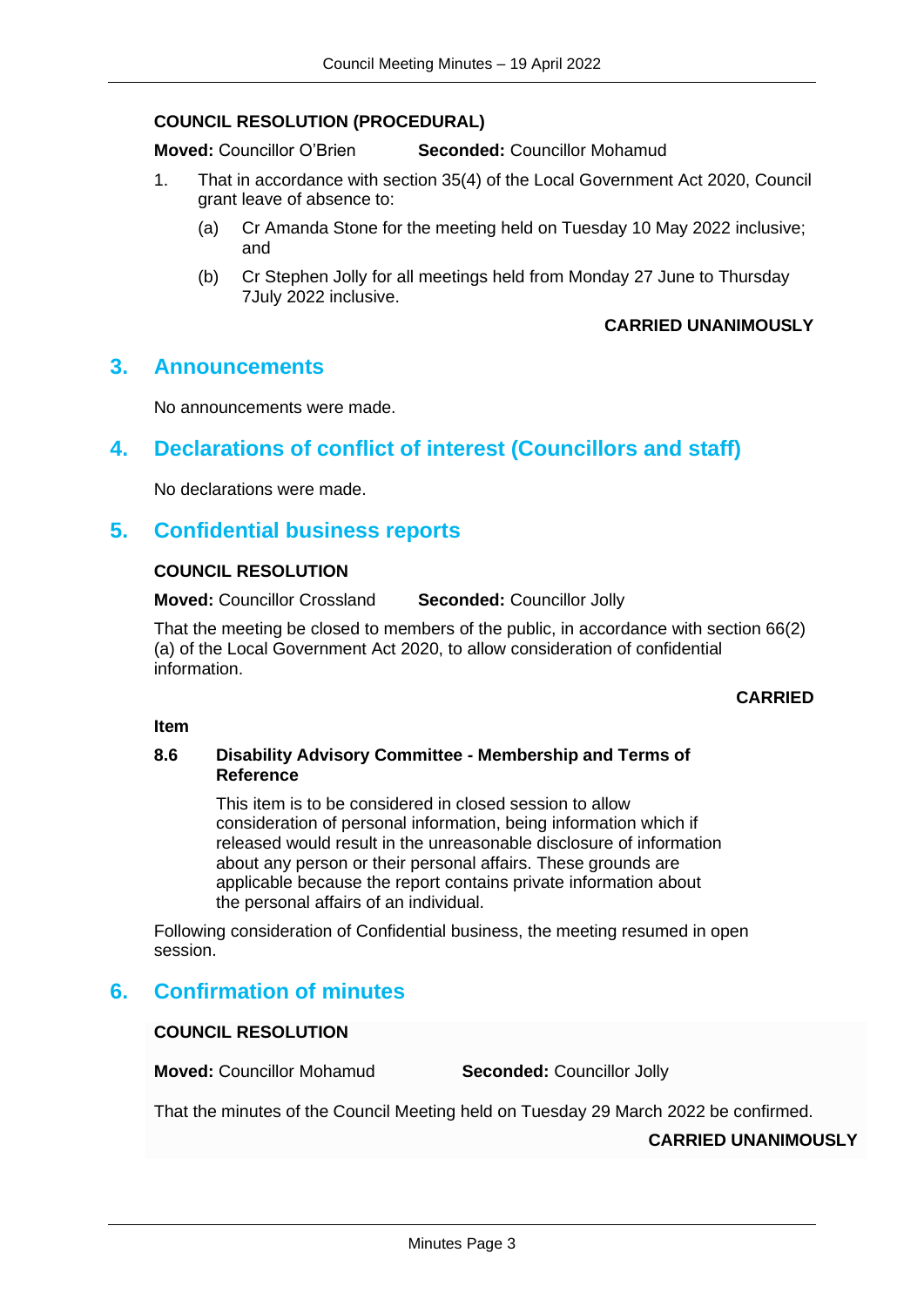## **7. Public question time**

Nil

## **8. Council business reports**

| <b>Item</b> |                                                                                                                     | Page | Res.<br>Page |
|-------------|---------------------------------------------------------------------------------------------------------------------|------|--------------|
| 8.1         | Draft Budget 2022/23 and Draft Long Term Financial Plan 2022/23<br>to 2031/32                                       | 7    | 7            |
| 8.2         | Amendment C269yara - Rewrite of Local Policies (Panel Report)                                                       | 8    | 12           |
| 8.3         | Proposed declaration and consent to closure of the roads abutting<br>592-600 Smith Street, Clifton Hill             | 15   | 15           |
| 8.4         | Sportsgrounds and Facilities Allocation Policy                                                                      | 16   | 16           |
| 8.5         | Guidelines and budget for the 2023 Annual Grants, 2022-23 Small<br>Project Grants and 2022-23 Room to Create Grants | 17   | 17           |
| 8.6         | Disability Advisory Committee - Membership and Terms of<br>Reference                                                | 19   | 20           |
| 8.7         | Victorian Heritage Restoration Fund: Heritage Facade<br><b>Conservation Grants for Yarra's Activity Centres</b>     | 21   | 21           |
| 8.8         | LGBTIQA+ Strategy 2021-2024: Report on Year One Actions;<br>Proposal for Year Two                                   | 22   | 22           |

## **9. Notices of motion**

| Item |                                                                                          | Page | Res.<br>Page |
|------|------------------------------------------------------------------------------------------|------|--------------|
| 9.1  | Notice of Motion No. 5 of 2022 - Fossil Fuel Advertising on Council<br>Property          | 23   | 23           |
| 9.2  | Notice of Motion No. 6 of 2022 - Major Tram Works and Provision<br>of Level-Access Stops | 24   | 26           |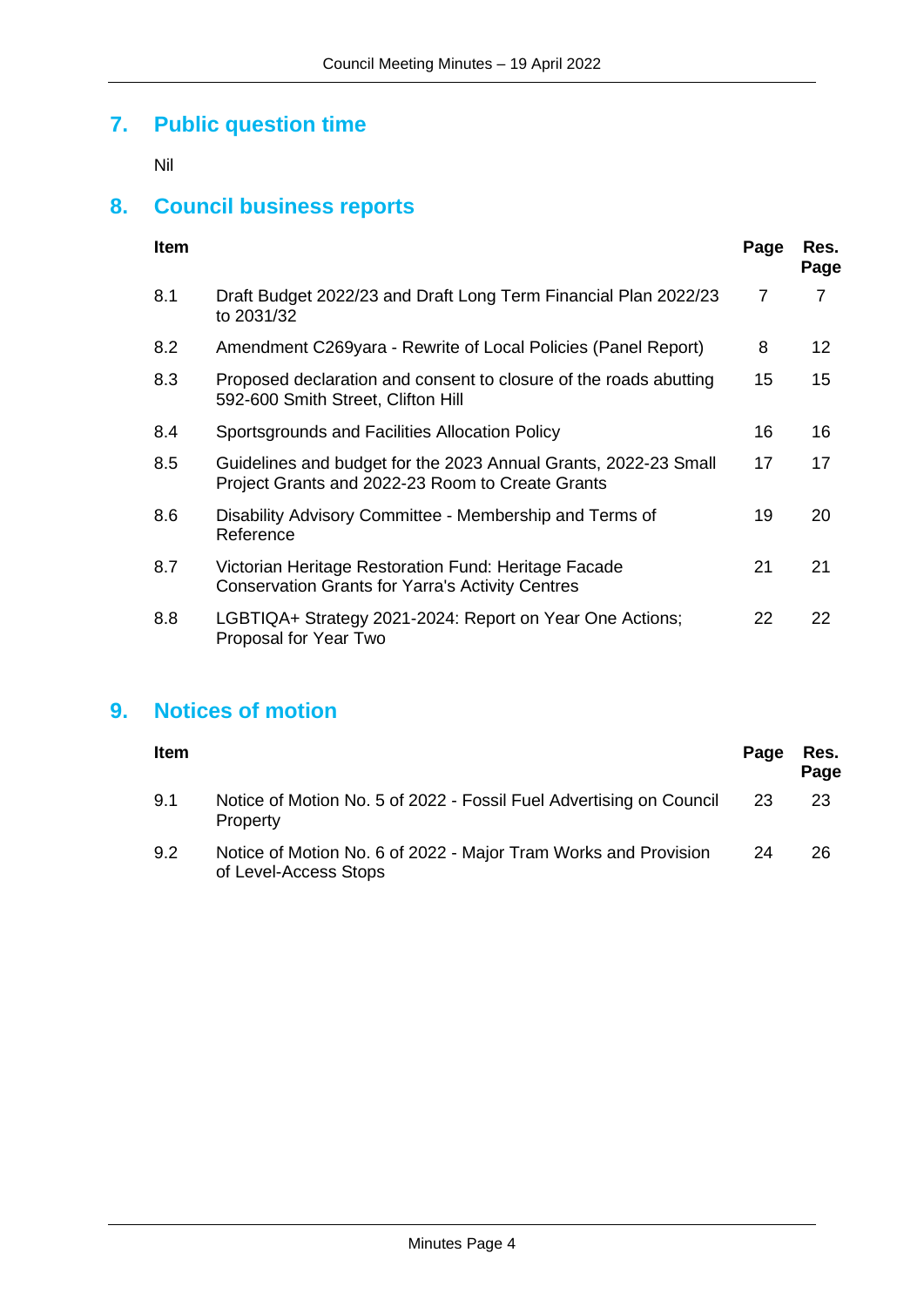## **10. Petitions and joint letters**

Nil

**11. Questions without notice**

Nil

**12. Delegates' reports**

Nil

**13. General business**

Nil

**14. Urgent business** 

Nil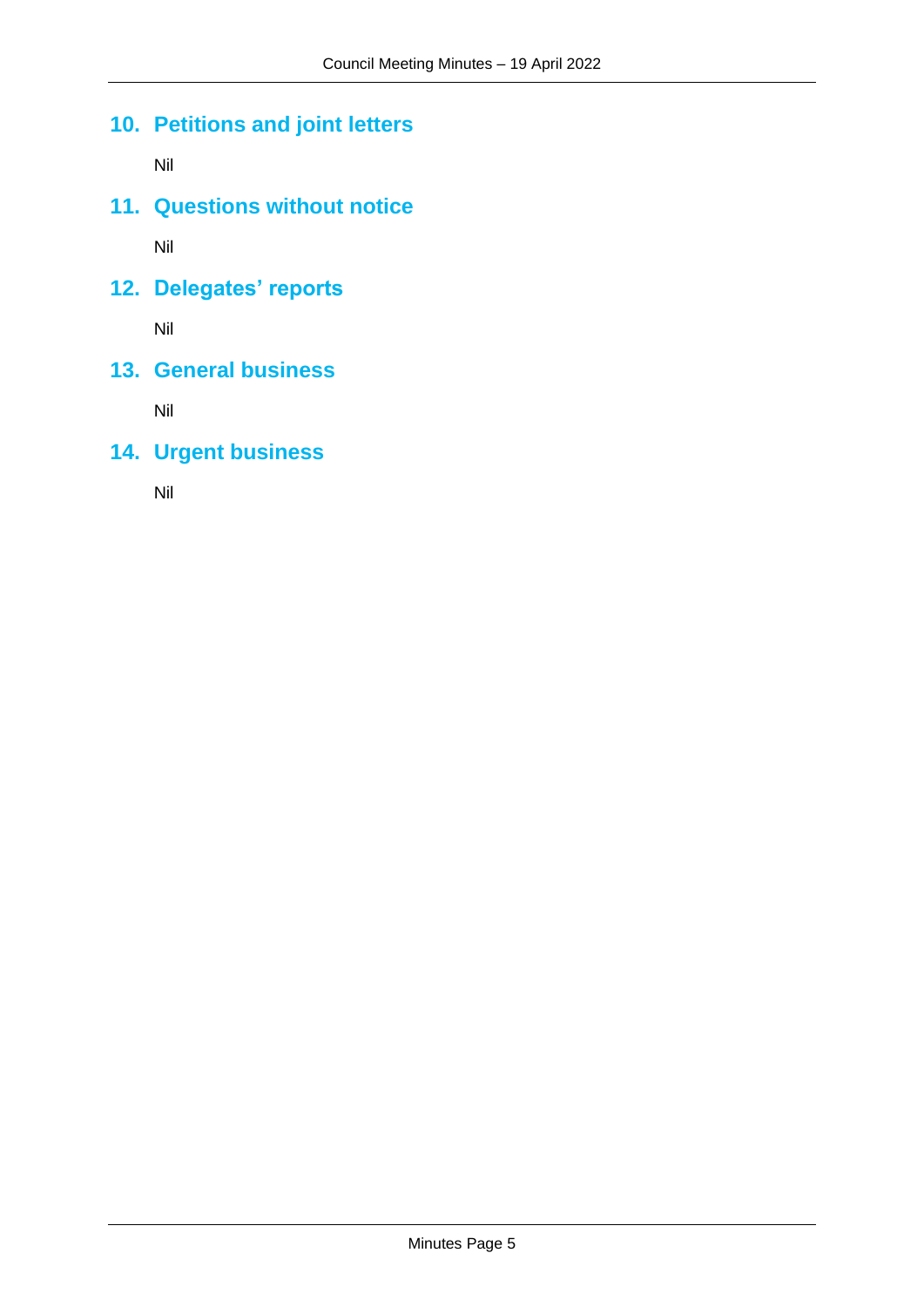## **7. Public question time**

Nil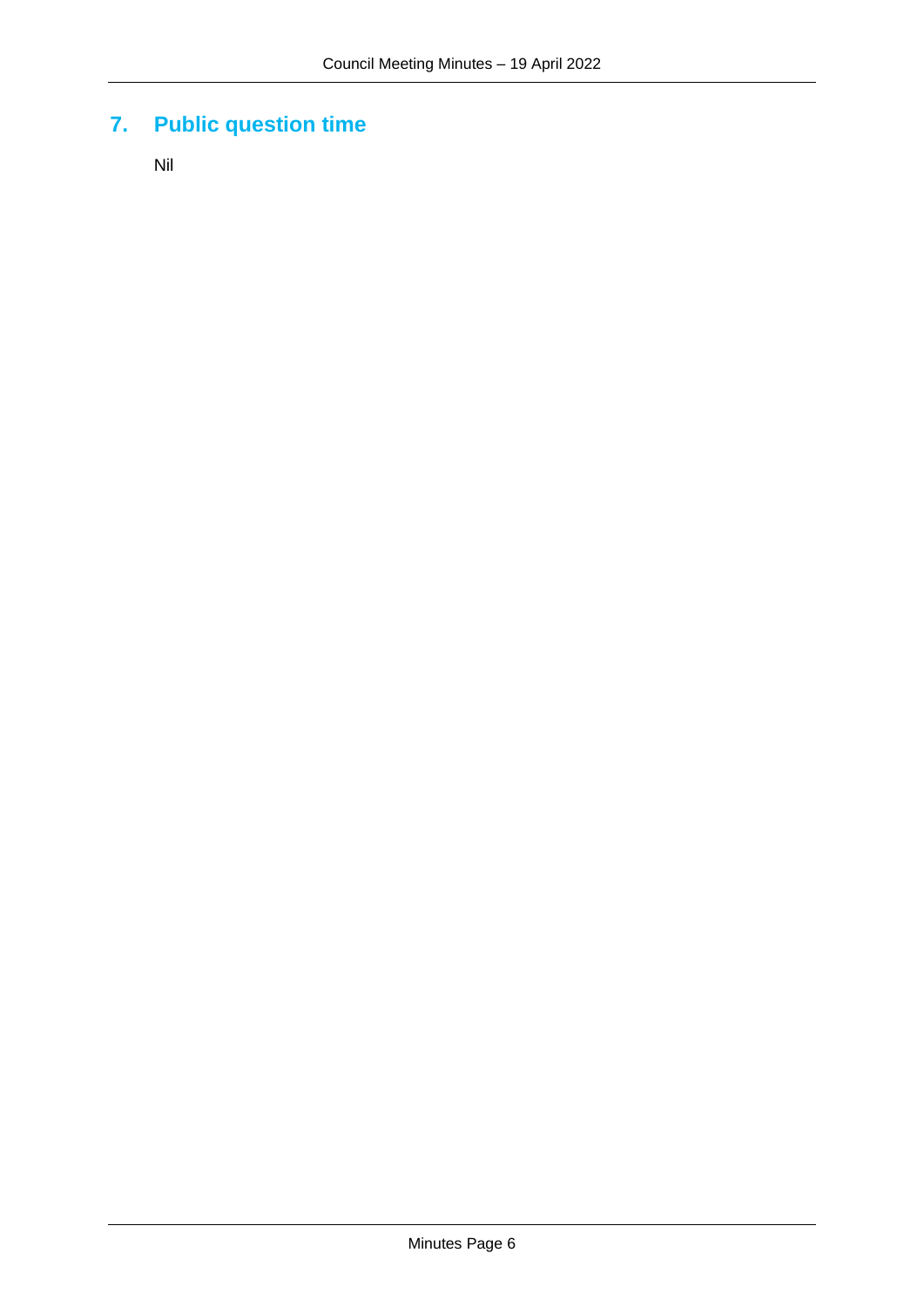## <span id="page-6-0"></span>8.1 Draft Budget 2022/23 and Draft Long Term Financial Plan 2022/23 to 2031/32

| <b>Reference</b>  | D22/81955                                |
|-------------------|------------------------------------------|
| Author            | Wei Chen - Chief Financial Officer       |
| <b>Authoriser</b> | Director Corporate, Business and Finance |

### **RECOMMENDATION Start time: 7.06pm**

- 1. That Council:
	- (a) adopts, for the purpose of public exhibition, the Draft Budget 2022/23 at Attachment One as a draft of the budget prepared for the purpose of section 94 of the *Local Government Act 2020*;
	- (b) adopts, for the purpose of public exhibition, the Draft Long Term Financial Plan 2022/23 to 2031/32 at Attachment Two;
	- (c) notes that a meeting of Council will be held on Tuesday 31 May 2022 to hear feedback in relation to the Draft Budget 2022/23 and the Draft Long Term Financial Plan 2022/23 to 2031/32; and
	- (d) notes that a final decision on the Draft Budget 2022/23 and Draft Long Term Financial Plan 2022/23 to 2031/32 will be made at a Council meeting on Tuesday 21 June 2022.

## <span id="page-6-1"></span>**COUNCIL RESOLUTION**

## **Moved:** Councillor Landes **Seconded:** Councillor Wade

- 1. That Council:
	- (a) adopts, for the purpose of public exhibition, the Draft Budget 2022/23 at Attachment One as a draft of the budget prepared for the purpose of section 94 of the *Local Government Act 2020*;
	- (b) adopts, for the purpose of public exhibition, the Draft Long Term Financial Plan 2022/23 to 2031/32 at Attachment Two;
	- (c) notes that a meeting of Council will be held on Tuesday 31 May 2022 to hear feedback in relation to the Draft Budget 2022/23 and the Draft Long Term Financial Plan 2022/23 to 2031/32;
	- (d) notes that a final decision on the Draft Budget 2022/23 and Draft Long Term Financial Plan 2022/23 to 2031/32 will be made at a Council meeting on Tuesday 21 June 2022; and
	- (e) request Officers to continue considering and noting the significant risks that continue to confront the municipality in preparing the final budget that include but are not limited to:
		- (i) Inflation and the impact on Council's expenditure budgets, such as energy costs, materials and services and waste management;
		- (ii) continuing uncertainties around the impact of Covid; and
		- (iii) the assumptions around the return of economic vitality of Yarra's activity centres.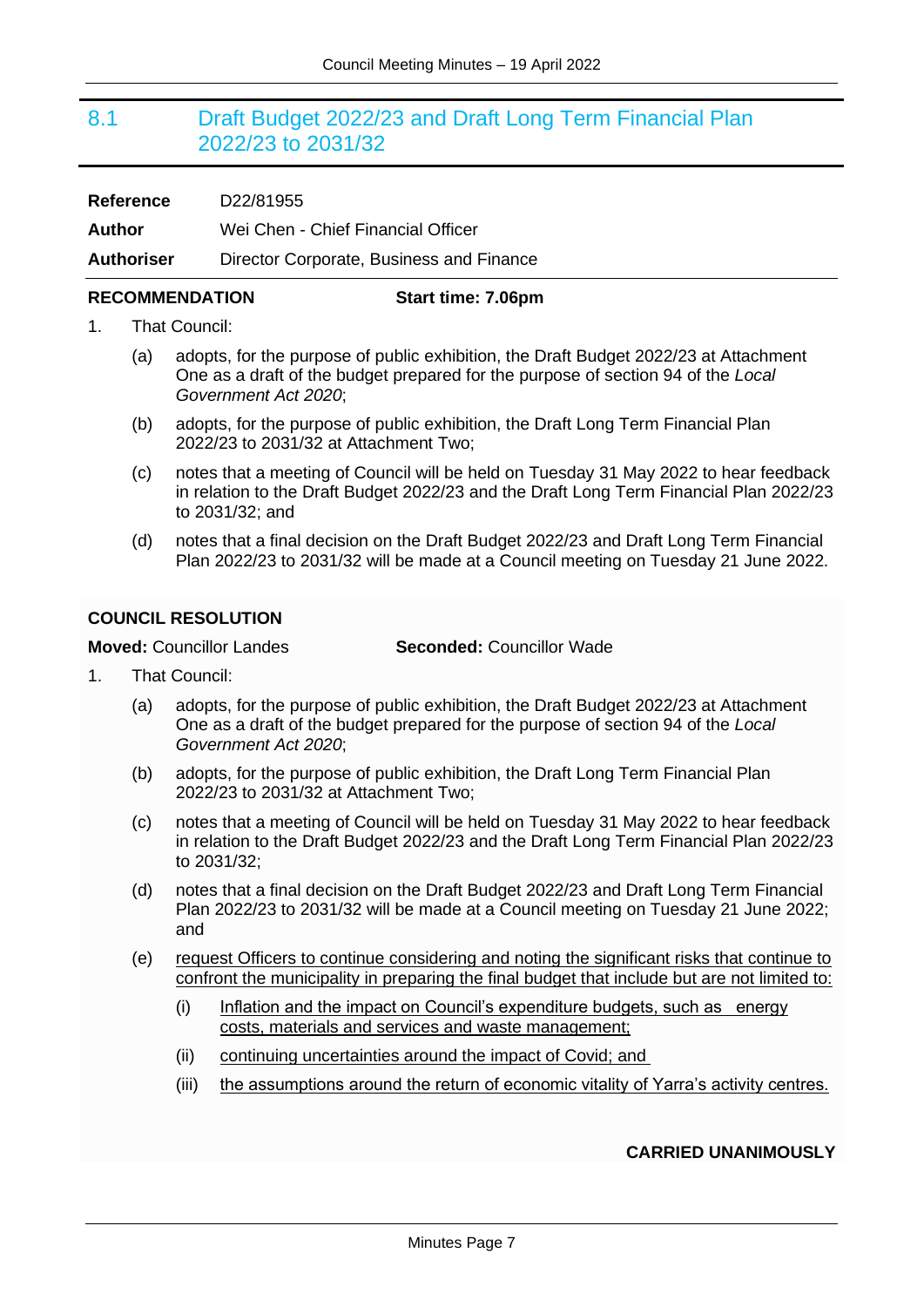# <span id="page-7-0"></span>8.2 Amendment C269yara - Rewrite of Local Policies (Panel Report) **Reference** D22/26953 **Author** Casey Lord - Senior Strategic Planner

**Authoriser** Director Planning and Place Making

## **RECOMMENDATION Start time: 7.18pm**

- 1. That Council:
	- (a) notes the officer report regarding Amendment C269yara (Amendment), officer recommendations and Attachments 2-10;
	- (b) notes the public release of the Panel Report for the Amendment under Section 26 of the Planning and Environment Act 1987 (Vic) (Act);
	- (c) having considered the Panel report under section 27 of the Act, adopts the Amendment in accordance with section 29(1) of the Act with the changes as set out in Attachments 5, 6 and 7 to this report and in clean form the documents attached as Attachment 8 and 9 to this report;
	- (d) endorse the changes to the background documents shown in Attachment 7 to this report;
	- (e) adopt the background documents shown in clean form in Attachment 9 to this report;
	- (f) delegates to the Interim CEO the power to finalise the Amendment in accordance with Council's resolution and to make any administrative or formatting changes to the Amendment documentation and maps required to give effect to Council's resolution;
	- (g) authorises officers to submit the adopted Amendment as set out in Attachment 8 and 9 to this report to the Minister for Planning for approval, in accordance with section 31(1) of the Act; and
	- (h) authorises officers to submit the information prescribed under section 31(1) of the Act with the adopted Amendment, including (but not limited to) a description of and reasons for the changes made to the Amendment between exhibition and adoption as outlined in Attachments 2, 3, 4, 5, 6 and 7 to this report, and the report on late submissions not referred to the Planning Panel in Attachment 10.
- 2. That Council authorises officers to notify all submitters to the Amendment to advise them of this Council resolution.

## **REVISED OFFICER RECOMMENDATION**

- 1. That Council:
	- (a) notes the officer report regarding Amendment C269yara (Amendment), officer recommendations and Attachments 2-10;
	- (b) notes the public release of the Panel Report for the Amendment under Section 26 of the Planning and Environment Act 1987 (Vic) (Act);
	- (c) having considered the Panel report under section 27 of the Act, adopts the Amendment in accordance with section 29(1) of the Act with the changes as set out in Attachments 5, 6 and 7 to this report and in clean form the documents attached as Attachment 8 and 9 to this report, with the following further changes;
		- (i) In proposed Clause 11.03-1L, Activity Centres, replace dot point 3 which currently reads:

"*Support high quality mid-rise buildings in major and neighbourhood activity centres where specified in a Design and Development Overlay*"

to read: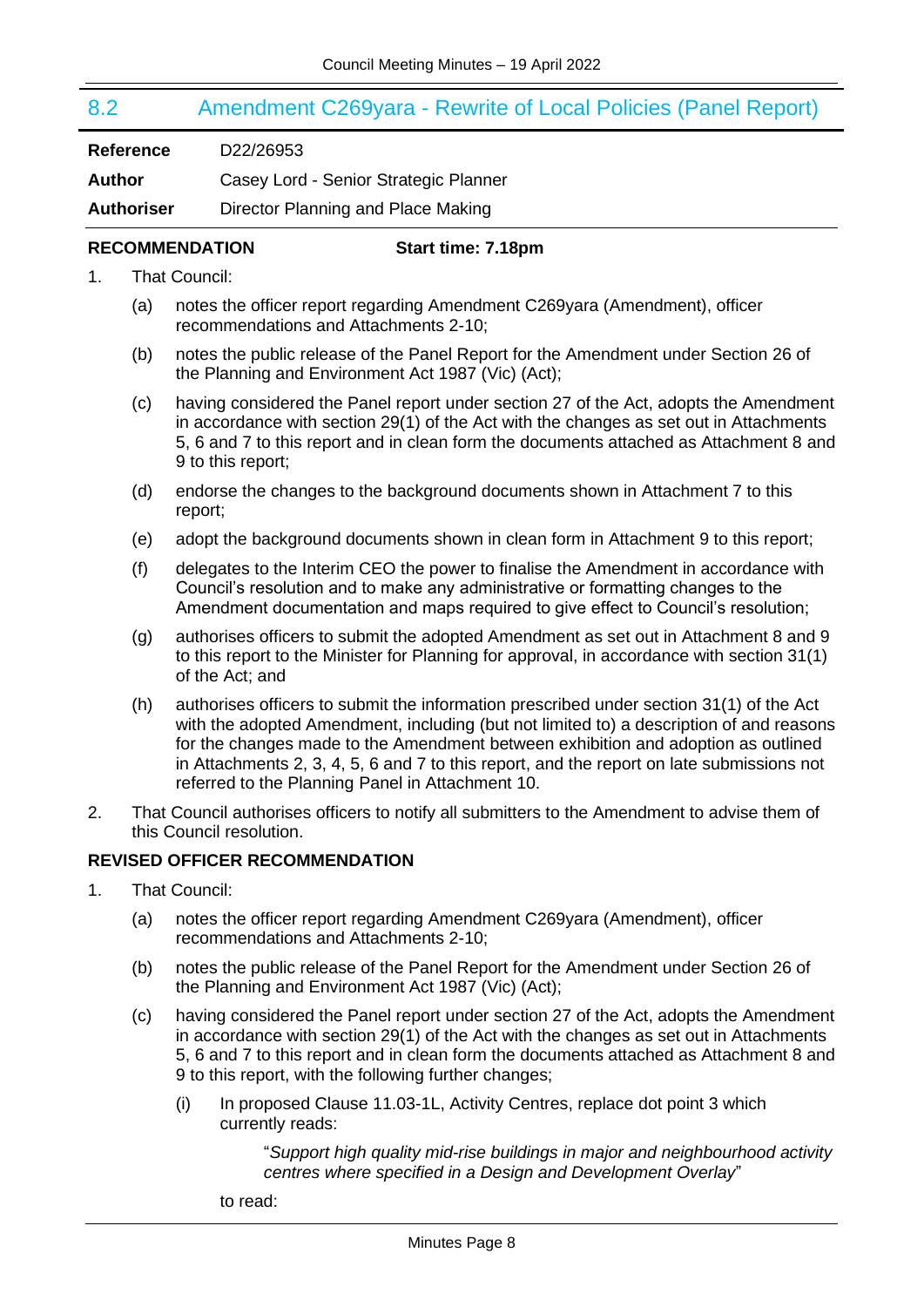"*Support high quality mid-rise buildings in major and neighbourhood activity centres as specified in a Design and Development Overlay*"

(ii) In proposed Clause 15.01-2L, Building Design, under the sub-heading "Building heights", replace the second strategy which currently reads:

> "*Ensure that development reflects the predominant low-rise character of the area, except in the areas below where building heights should respond to the physical and strategic context of the site:*

- *Major and neighbourhood activity centres (as shown on the Strategic Framework Plan in clause 02.04 and clause 11.03-1L).*
- *Employment areas (as defined in clause 02.01).*
- *Major regeneration areas (as shown on the Strategic Framework Plan in clause 02.04-1)*
- *Boulevards (as defined in clause 02.03)*."

to read:

"*Ensure that development reflects the predominant low-rise character of the area, except in the areas below:* 

- *Major and neighbourhood activity centres (as shown on the Strategic Framework Plan in clause 02.04 and clause 11.03-1L).*
- *Employment areas (as defined in clause 02.01).*
- *Major regeneration areas (as shown on the Strategic Framework Plan in clause 02.04-1)*
- *Boulevards (as defined in clause 02.03),*

*where building heights should be in accordance with any building height requirements set out in the relevant zone or overlay, or, where there are no building height requirements specified, having regard to the physical and strategic context of the site*."

- (iii) The changes in Resolution 1 (c) (i) to 1 (c) (ii) are made for the following reasons:
	- The Panel's recommended changes to clause 11.03-1L and clause 15.01-2L will have the unintended effect of limiting mid-rise development to activity centres only where there is a DDO in place. This is not consistent with clause 02.03 and the Council's policy direction for midrise development.
	- The strategic directions in clause 02.03 do not limit mid-rise development to MACs and NACs only where a DDO applies. Rather, clause 02.03 identifies locations where mid-rise development is to be directed, and seeks to ensure that mid-rise buildings are in accordance with any building height requirements set out in the relevant zone or overlay, or, where there are no building height requirements specified, having regard to the physical and strategic context of the site.
	- The Panel's proposed changes to clause 11.03-1L and clause 15.01-2L will confuse Council's policy direction and result in inconsistencies with clause 02.03.
	- In order to minimise confusion, avoid misinterpretation and ensure consistency with the strategic directions in clause 02.03, clause 11.03- 1L and clause 15.01-2L should be amended as set out in the above changes.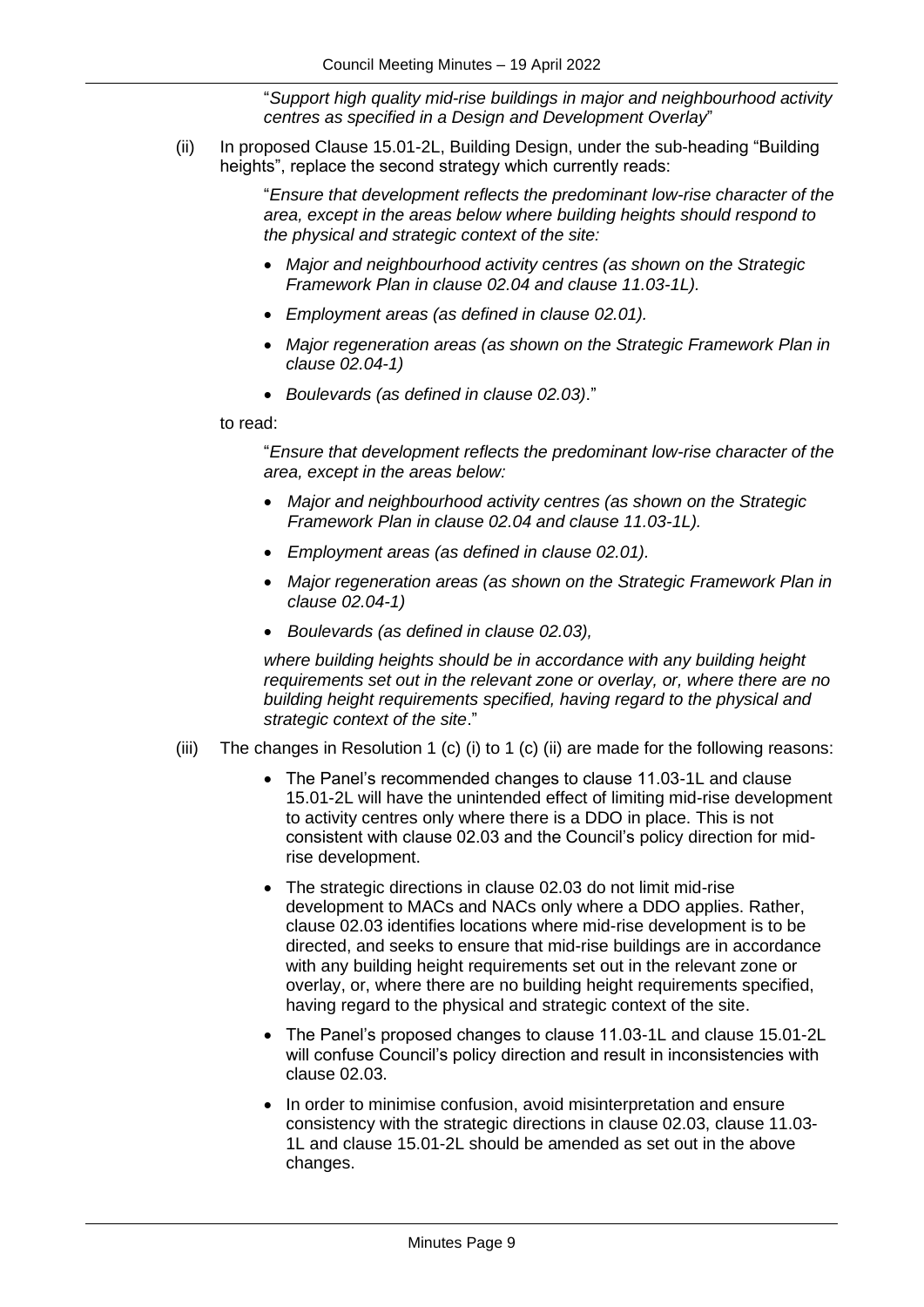- (d) endorse the changes to the background documents shown in Attachment 7 to this report;
- (e) adopt the background documents shown in clean form in Attachment 9 to this report;
- (f) Instructs the Interim CEO to include in the correspondence to the DELWP and Minister for Planning the matter of what is the Panels specific intention with its wording regarding Clause 15.01-2L, Building Design – and specifically, whether the Panel were intending that development of mid-rise can only occur in a neighbourhood or local activity centre when a Design and Development is in the Planning Scheme for that location

or

was the Panels words intending to say that development in a neighbourhood or local activity centre should have regard to the physical and strategic context of the site but does not adequately articulate that approach

- (g) delegates to the Interim CEO the power to finalise the Amendment in accordance with Council's resolution and to make any administrative or formatting changes to the Amendment documentation and maps required to give effect to Council's resolution;
- (h) authorises officers to submit the adopted Amendment as set out in Attachment 8 and 9 to this report to the Minister for Planning for approval, in accordance with section 31(1) of the Act; and
- (i) authorises officers to submit the information prescribed under section 31(1) of the Act with the adopted Amendment, including (but not limited to) a description of and reasons for the changes made to the Amendment between exhibition and adoption as outlined in Attachments 2, 3, 4, 5, 6 and 7 to this report, and the report on late submissions not referred to the Planning Panel in Attachment 10.

## *Public Submissions*

*The following people addressed Council on the matter:*

*James Burton, Human Habitats;*

*Virginia Noonan;*

*Nick Sutton, Norton Rose Fulbright Australia on behalf of Riseheath Pty Ltd;*

*Mitchell Shaw;*

*Kenneth Gomez;*

*Carol Pelham-Thorman;*

*Michael Phillipson;*

*Glen McCallum, Protect Fitzroy North Inc.;*

*Anne Coveny, Protect Fitzroy North Inc.;*

*Stephen McCulloch;*

*David Young; and*

*Theresa Saldanha.*

*Councillor O'Brien left the meeting at 8.28pm, not returning.*

*The Mayor adjourned the meeting at 9.35pm The meeting resumed at 9.47pm*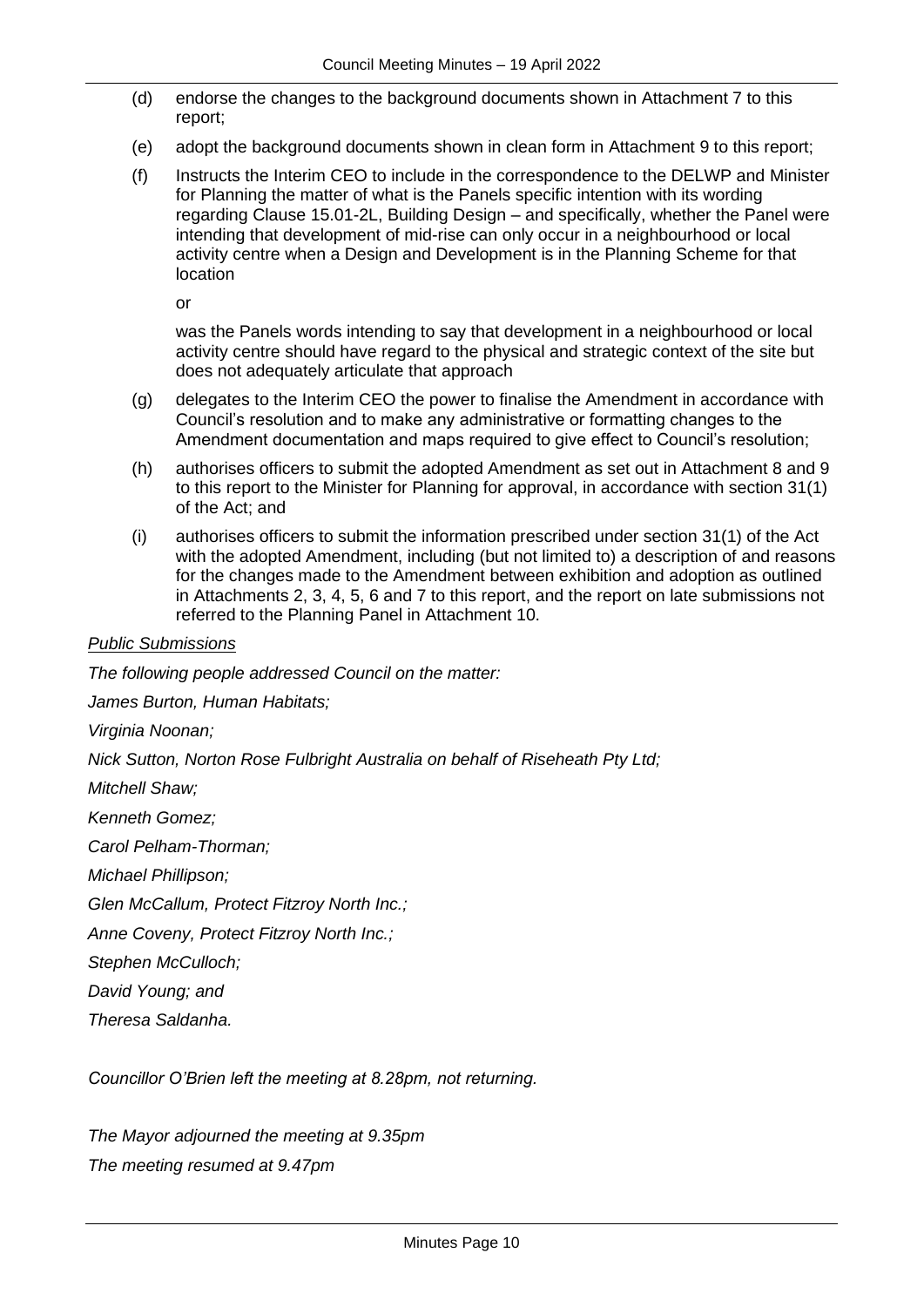## **MOTION**

**Moved:** Councillor O'Brien **Seconded:** Councillor Jolly

- 1. That Council:
	- (a) notes the officer report regarding Amendment C269yara (Amendment), officer recommendations and Attachments 2-10;
	- (b) notes the public release of the Panel Report for the Amendment under Section 26 of the Planning and Environment Act 1987 (Vic) (Act);
	- (c) having considered the Panel report under section 27 of the Act, adopts the Amendment in accordance with section 29(1) of the Act with the changes as set out in Attachments 5, 6 and 7 to this report and in clean form the documents attached as Attachment 8 and 9 to this report, with the following further changes;
		- (i) Accept the Panel's recommendation 12a which amends Clause 15.01-2L (Building design) to revise the second strategy under the heading 'Building heights' to state:

"Ensure that development reflects the predominant low-rise character of the area, except in the areas below where building heights should respond to the physical and strategic context of the site:

- (ii) Accept the Panel's recommendation 12b which amends Clause 15.01-2L (Building design) to revise the first dot point in the second strategy under the heading 'Building heights' to state:
	- "Major and neighbourhood activity centres (as shown on the Strategic Framework Plan in Clause 02.04-1 and Clause 11.03-1L) where a Design and Development Overlay applies.
	- …"

…"

(iii) Accept the Panel's recommendation 12c which amends Clause 15.01-2L (Building design) to revise the first strategy under the heading 'Mid-rise development' to state:

"Direct mid-rise development to the following locations:

- Appropriate locations within major and neighbourhood activity centres where a Design and Development Overlay applies, major employment precincts, commercial and industrial land (as defined in Clauses 02.01 and 11.03-1L).
- …"
- (iv) Accept the Panel's recommendation 17a which amends Clause 16.01-2L (Location of residential development) to revise the first objective to state:
	- "To direct the majority of new housing development to high and moderate change locations within a major or neighbourhood activity centre or major regeneration area (as shown on the Strategic Framework Plan in Clause 02.04)."
- (d) adopt the background documents shown in clean form in Attachment 9 to this report;
- (e) Instructs the Interim CEO to include in the correspondence to the DELWP and Minister for Planning the matter of what is the Panels specific intention with its wording regarding Clause 15.01-2L, Building Design – and specifically, whether the Panel were intending that development of mid-rise can only occur in a neighbourhood or local activity centre when a Design and Development is in the Planning Scheme for that location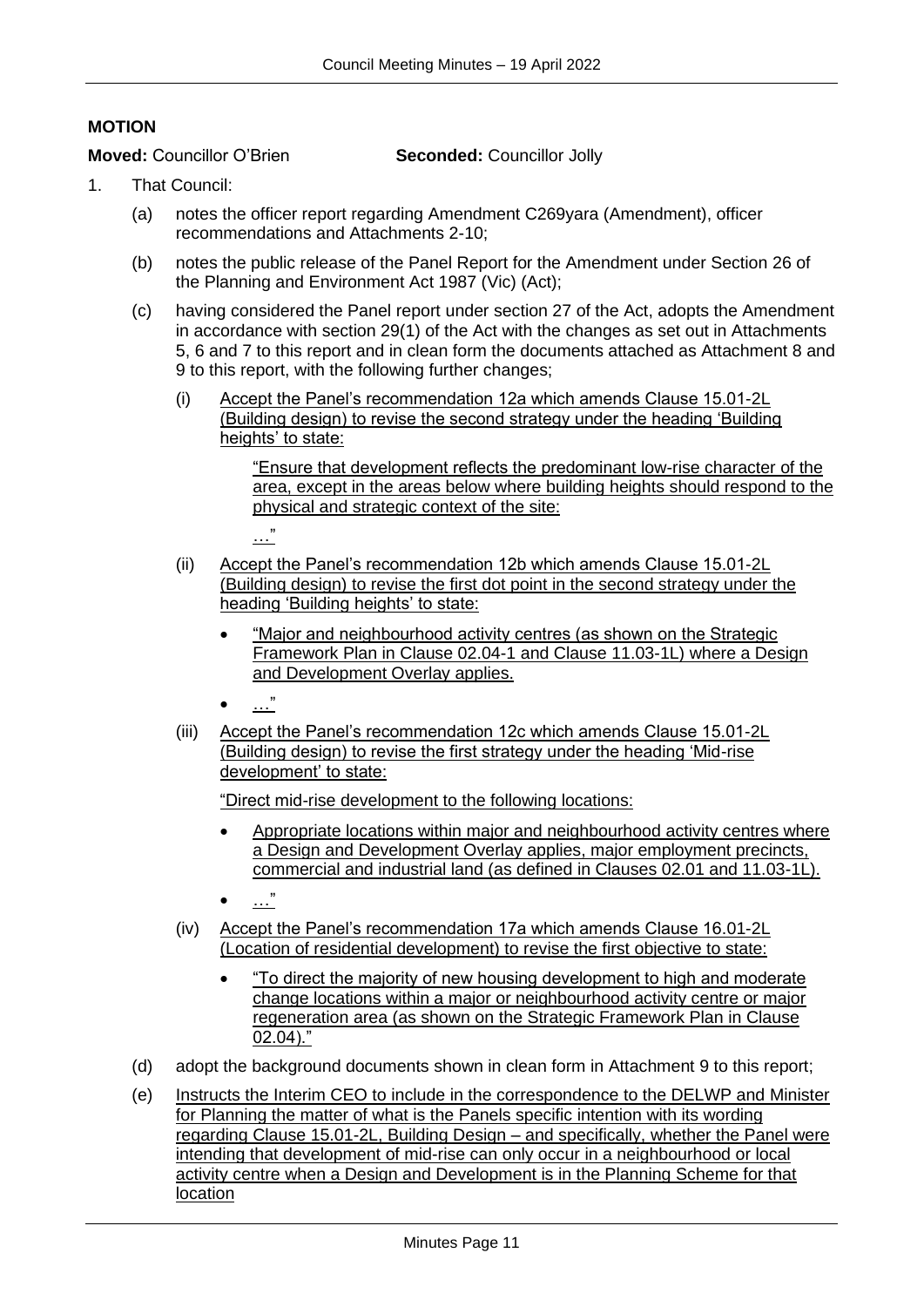#### or

was the Panels words intending to say that development in a neighbourhood or local activity centre should have regard to the physical and strategic context of the site but does not adequately articulate that approach;

- (f) delegates to the Interim CEO the power to finalise the Amendment in accordance with Council's resolution and to make any administrative or formatting changes to the Amendment documentation and maps required to give effect to Council's resolution;
- (g) authorises officers to submit the adopted Amendment as set out in Attachment 8 and 9 to this report to the Minister for Planning for approval, in accordance with section 31(1) of the Act; and
- (h) authorises officers to submit the information prescribed under section 31(1) of the Act with the adopted Amendment, including (but not limited to) a description of and reasons for the changes made to the Amendment between exhibition and adoption as outlined in Attachments 2, 3, 4, 5, 6 and 7 to this report, and the report on late submissions not referred to the Planning Panel in Attachment 10.

## **LOST**

## **CALL FOR A DIVISION**

**For:** Councillors Jolly and O'Brien

**Against:** Councillors Crossland, Stone, Mohamud, Landes and Wade

## <span id="page-11-0"></span>**COUNCIL RESOLUTION**

**Moved:** Councillor Stone **Seconded:** Councillor Crossland

- 1. That Council:
	- (a) notes the officer report regarding Amendment C269yara (Amendment), officer recommendations and Attachments 2-10;
	- (b) notes the public release of the Panel Report for the Amendment under Section 26 of the Planning and Environment Act 1987 (Vic) (Act);
	- (c) having considered the Panel report under section 27 of the Act, adopts the Amendment in accordance with section 29(1) of the Act with the changes as set out in Attachments 5, 6 and 7 to this report and in clean form the documents attached as Attachment 8 and 9 to this report, with the following further changes;
		- (i) In proposed Clause 11.03-1L, Activity Centres, replace dot point 3 which currently reads:

"*Support high quality mid-rise buildings in major and neighbourhood activity centres where specified in a Design and Development Overlay*"

to read:

"*Support high quality mid-rise buildings in major and neighbourhood activity centres as specified in a Design and Development Overlay*"

(ii) In proposed Clause 15.01-2L, Building Design, under the sub-heading "Building heights", replace the second strategy which currently reads:

> "*Ensure that development reflects the predominant low-rise character of the area, except in the areas below where building heights should respond to the physical and strategic context of the site:*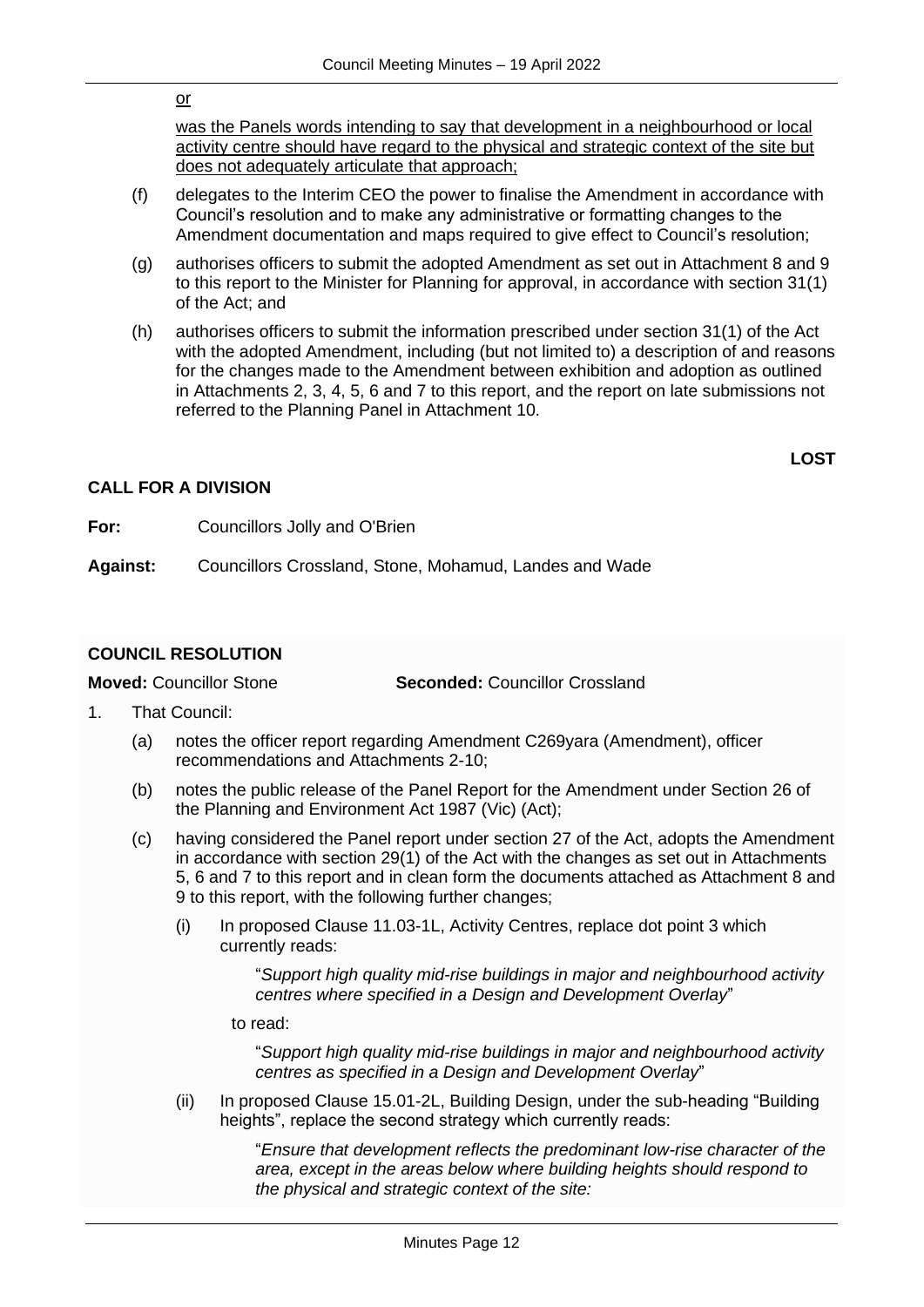- *Major and neighbourhood activity centres (as shown on the Strategic Framework Plan in clause 02.04 and clause 11.03-1L).*
- *Employment areas (as defined in clause 02.01).*
- *Major regeneration areas (as shown on the Strategic Framework Plan in clause 02.04-1)*
- *Boulevards (as defined in clause 02.03)*."

to read:

"*Ensure that development reflects the predominant low-rise character of the area, except in the areas below:* 

- *Major and neighbourhood activity centres (as shown on the Strategic Framework Plan in clause 02.04 and clause 11.03-1L).*
- *Employment areas (as defined in clause 02.01).*
- *Major regeneration areas (as shown on the Strategic Framework Plan in clause 02.04-1)*
- *Boulevards (as defined in clause 02.03),*

*where building heights should be in accordance with any building height requirements set out in the relevant zone or overlay (including Design and Development Overlays), or, where there are no building height requirements specified, having regard to the physical and strategic context of the site*."

(iii) Amend clause 11.03-1L and clause 15.01-2L as set out in the above changes to reflect the intent in (ii) above and to ensure consistency with the strategic directions in clause 02.03 in Clause 15.01-2L (Building design):

b) revise the first strategy under the heading 'Mid-rise development' to state: "Direct mid-rise development to the following locations:

- Appropriate locations within major and neighbourhood activity centres, major employment precincts, commercial and industrial land (as defined in Clauses 02.01 and 11.03-1L). *where building heights should be in accordance with any building height requirements set out in the relevant zone or overlay (including Design and Development Overlays), or, where there are no building height requirements specified, having regard to the physical and strategic context of the site*."
- (iv) The changes in Resolution 1 c) i to 1 c)  $\frac{1}{10}$  are made for the following reasons:
	- The Panel's recommended changes to clause 11.03-1L and clause 15.01-2L will have the unintended effect of limiting mid-rise development to activity centres only where there is a DDO in place. This is not consistent with clause 02.03 and the Council's policy direction for mid-rise development.
	- The strategic directions in clause 02.03 do not limit mid-rise development to MACs and NACs only where a DDO applies. Rather, clause 02.03 identifies locations where mid-rise development is to be directed, and seeks to ensure that mid-rise buildings are in accordance with any building height requirements set out in the relevant zone or overlay, or, where there are no building height requirements specified, having regard to the physical and strategic context of the site.
	- The Panel's proposed changes to clause 11.03-1L and clause 15.01-2L will confuse Council's policy direction and result in inconsistencies with clause 02.03.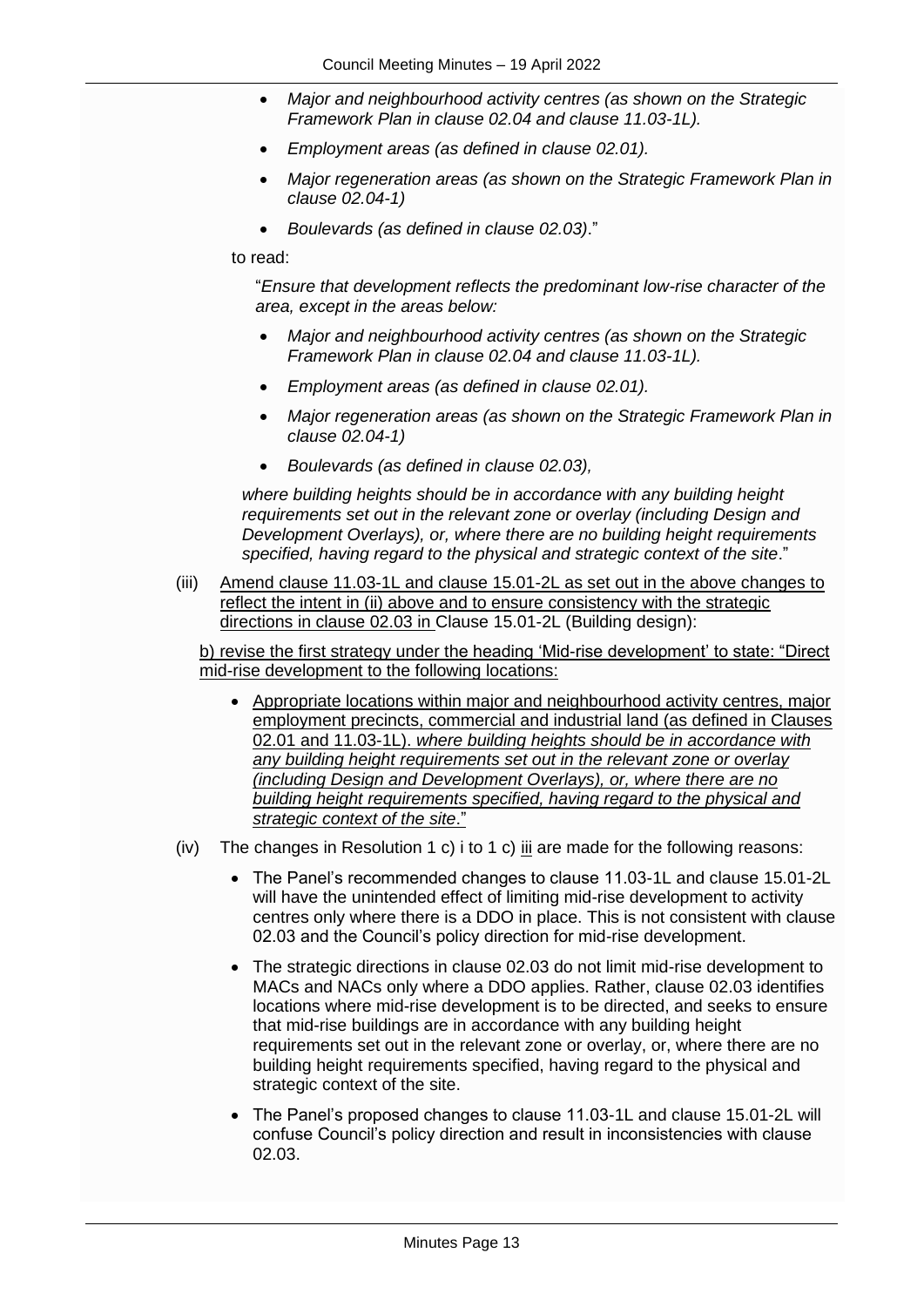- In order to minimise confusion, avoid misinterpretation and ensure consistency with the strategic directions in clause 02.03, clause 11.03-1L and clause 15.01-2L should be amended as set out in the above changes.
- (v) Accept the Panel's recommendation 13 d), dot-point 4, on Clause 15.01-2L (Landmarks) on the third view to Fitzroy Town Hall.
- (d) endorse the changes to the background documents shown in Attachment 7 to this report;
- (e) adopt the background documents shown in clean form in Attachment 9 to this report;
- (f) delegates to the Interim CEO the power to finalise the Amendment in accordance with Council's resolution and to make any administrative or formatting changes to the Amendment documentation and maps required to give effect to Council's resolution;
- (g) authorises officers to submit the adopted Amendment as set out in Attachment 8 and 9 to this report to the Minister for Planning for approval, in accordance with section 31(1) of the Act; and
- (h) authorises officers to submit the information prescribed under section 31(1) of the Act with the adopted Amendment, including (but not limited to) a description of and reasons for the changes made to the Amendment between exhibition and adoption as outlined in Attachments 2, 3, 4, 5, 6 and 7 to this report, and the report on late submissions not referred to the Planning Panel in Attachment 10.
- 2. That Council acknowledge the future work signalled through this Amendment process for built form controls for the remaining Neighbourhood Activity Centres (Rathdowne St, Nicholson St and St. Georges Rd), in Cremorne and for possible additional Landmarks and views.
- 3. That Council acknowledge the considerable work and input by individuals and groups in the Yarra community over 7 years and thanks them for their contribution to this important process of setting the future of Yarra's Built Form and Environment.
- 4. That Council instructs the Interim CEO to include in the correspondence to the DELWP and Minister for Planning the matter of what is the Panels specific intention with its wording regarding Clause 15.01-2L, Building Design – and specifically, whether the Panel were intending that development of mid-rise can only occur in a neighbourhood or local activity centre when a Design and Development Overlay is in the Planning Scheme for that location

or

was the Panels words intending to say that development in a neighbourhood or local activity centre should have regard to the physical and strategic context of the site but does not adequately articulate that approach.

**CARRIED**

## **CALL FOR A DIVISION**

- **For:** Councillors Crossland, Stone, Mohamud, Landes and Wade
- **Against:** Councillors Jolly and O'Brien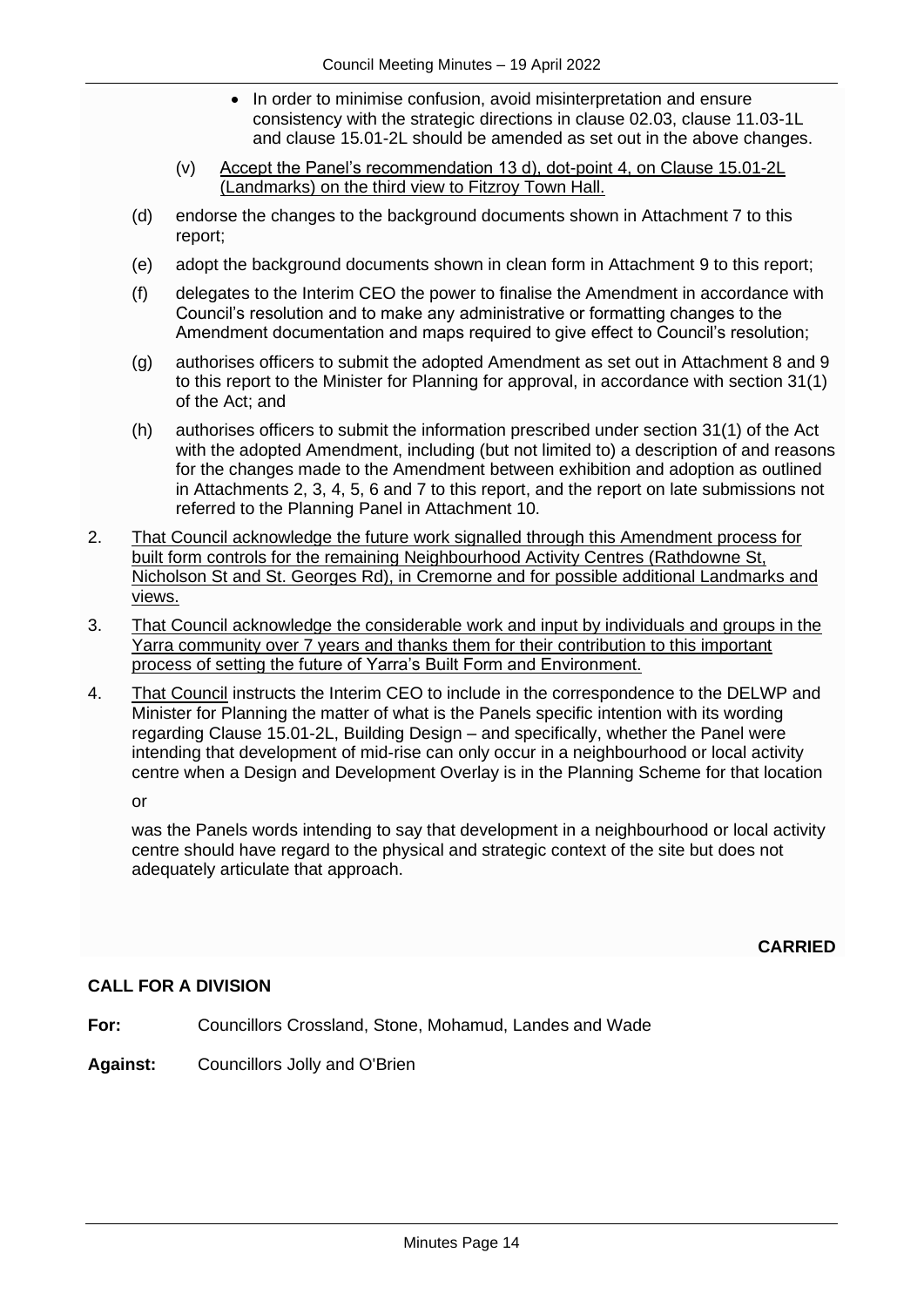## <span id="page-14-0"></span>8.3 Proposed declaration and consent to closure of the roads abutting 592-600 Smith Street, Clifton Hill

| <b>Reference</b>  | D22/57641                                   |
|-------------------|---------------------------------------------|
| Author            | <b>Bill Graham - Coordinator Valuations</b> |
| <b>Authoriser</b> | Director Corporate, Business and Finance    |

#### **RECOMMENDATION Start time: 10.21pm**

- 1. That Council, acting under section 17(4) of the Road Management Act 2004, resolves that the roads abutting 592-600 Smith Street, Clifton Hill (**Roads**), being Crown land known to title as 'government roads', be removed from Council's Register of Public Roads on the basis that the Roads are no longer required for general public use for the reasons set out in the body of this report:
- 2. That Council:
	- (a) declares that the Roads are not required for public traffic and therefore are 'unused roads' pursuant to section 400(1) of the *Land Act 1958* (**Land Act**) for the reasons set out in this report;
	- (b) consents, pursuant to section 349(1) of Land Act, to the closure of the Roads by the Department of Environment, Land, Water and Planning; and
	- (c) authorises Bill Graham Valuations Coordinator to undertake the administrative procedures necessary to enable Council to carry out its functions in relation to this matter.

#### *Public Submission*

*Jordan Winada, Fortis Development Group addressed Council on the matter.*

## <span id="page-14-1"></span>**COUNCIL RESOLUTION**

**Moved:** Councillor Stone **Seconded:** Councillor Mohamud

- 1. That Council, acting under section 17(4) of the Road Management Act 2004, resolves that the roads abutting 592-600 Smith Street, Clifton Hill (**Roads**), being Crown land known to title as 'government roads', be removed from Council's Register of Public Roads on the basis that the Roads are no longer required for general public use for the reasons set out in the body of this report:
- 2. That Council:
	- (a) declares that the Roads are not required for public traffic and therefore are 'unused roads' pursuant to section 400(1) of the *Land Act 1958* (**Land Act**) for the reasons set out in this report;
	- (b) consents, pursuant to section 349(1) of Land Act, to the closure of the Roads by the Department of Environment, Land, Water and Planning; and
	- (c) authorises Bill Graham Valuations Coordinator to undertake the administrative procedures necessary to enable Council to carry out its functions in relation to this matter.

**CARRIED**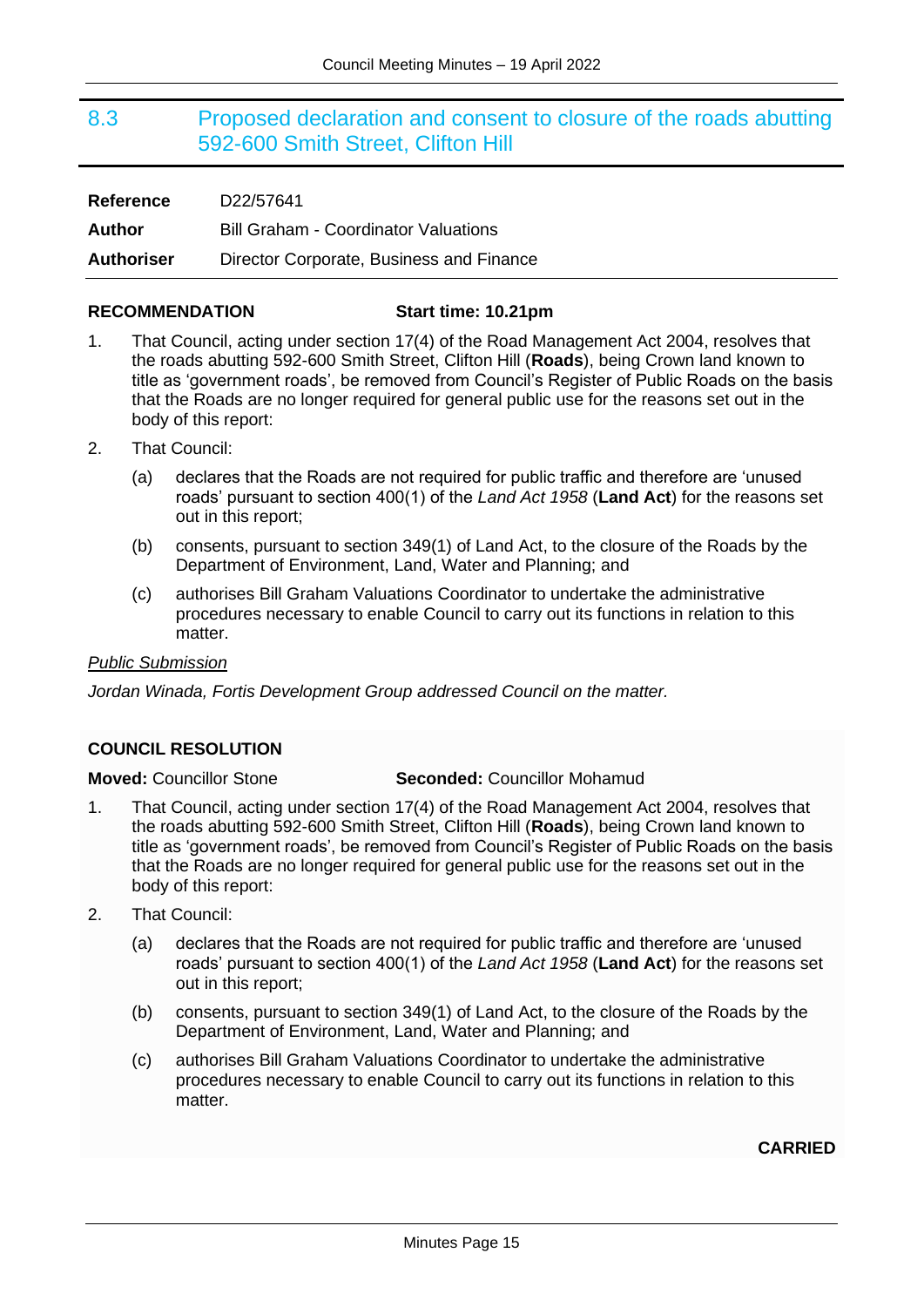## <span id="page-15-0"></span>8.4 Sportsgrounds and Facilities Allocation Policy

| <b>Reference</b>  | D22/60600                                           |
|-------------------|-----------------------------------------------------|
| <b>Author</b>     | <b>Trent Carpenter - Recreation Project Officer</b> |
| <b>Authoriser</b> | <b>Manager Recreation and Leisure Services</b>      |

#### **RECOMMENDATION Start time: 10.28pm**

- 1. That Council:
	- (a) Council endorse the Draft Sportsgrounds and Facilities Allocation Policy (2022).

## *Public Submission*

*Gabrielle Murphy, Edinburgh Gardens Sporting Community addressed Council on the matter.*

## <span id="page-15-1"></span>**COUNCIL RESOLUTION**

**Moved:** Councillor Wade **Seconded:** Councillor Landes

1. That Council defer the Draft Sportsgrounds and Facilities Allocation Policy (2022) to the next Council meeting.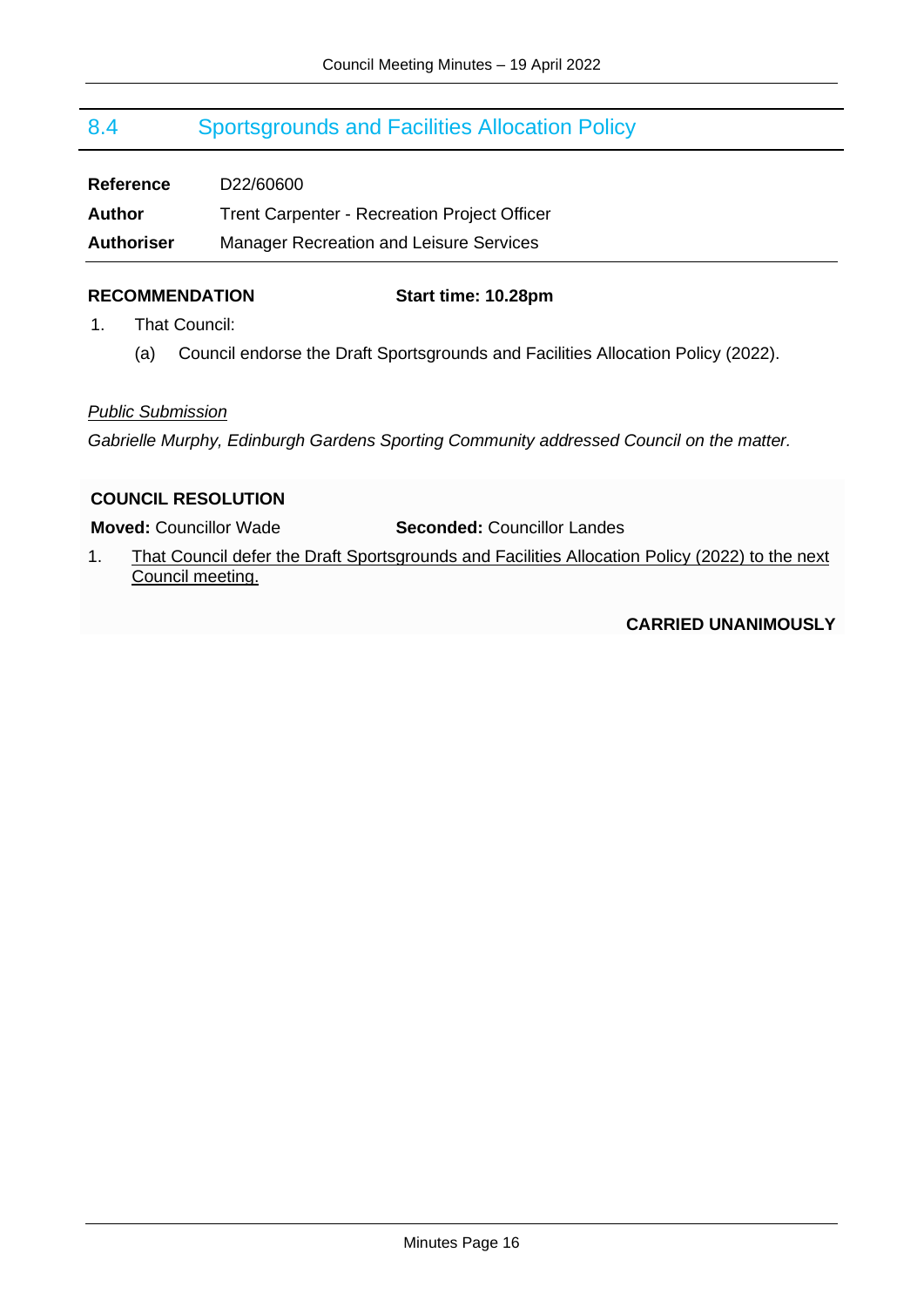## <span id="page-16-0"></span>8.5 Guidelines and budget for the 2023 Annual Grants, 2022-23 Small Project Grants and 2022-23 Room to Create Grants

### **Reference** D22/63653

**Author** Michael Van Vliet - Team Leader Community Grants

**Authoriser** Manager Social Strategy and Community Development

## **RECOMMENDATION Start time: 10.55pm**

- 1. That Council:
	- (a) Endorse the Community Grant Program Guidelines for the following grant programs as per the report Attachments:
		- (i) 2023 Annual Grants (Attachment 1);
		- (ii) 2022/23 Room to Create Responsive Grants (Attachment 2);
		- (iii) 2022/23 Small Project Grants (Attachment 3); and,
	- (b) endorse the following proposed allocations of funds for each program:
		- $(i)$  \$1,062,786 to the 2023 Annual Grants Program;
		- (ii) \$76,124 to the 2022/23 Small Project Grants; and
		- (iii) \$25,375 to 2022/23 Room to Create Responsive Grants.
	- (c) notes that the allocations of these funds are subject to the final approval of the 2022/23 Council budget; and
	- (d) delegates authority to the CEO to make any necessary minor adjustments within the overall budget for these grant programs.

## <span id="page-16-1"></span>**COUNCIL RESOLUTION**

## **Moved:** Councillor Stone **Seconded:** Councillor Landes

- 1. That Council:
	- (a) Endorse the Community Grant Program Guidelines for the following grant programs as per the report Attachments:
		- (i) 2023 Annual Grants (Attachment 1);
		- (ii) 2022/23 Room to Create Responsive Grants (Attachment 2);
		- (iii) 2022/23 Small Project Grants (Attachment 3); and,
	- (b) endorse the following proposed allocations of funds for each program:
		- (i) \$1,062,786 to the 2023 Annual Grants Program;
		- (ii) \$76,124 to the 2022/23 Small Project Grants; and
		- (iii) \$25,375 to 2022/23 Room to Create Responsive Grants.
	- (c) notes that the allocations of these funds are subject to the final approval of the 2022/23 Council budget; and
	- (d) delegates authority to the CEO to make any necessary minor adjustments within the overall budget for these grant programs.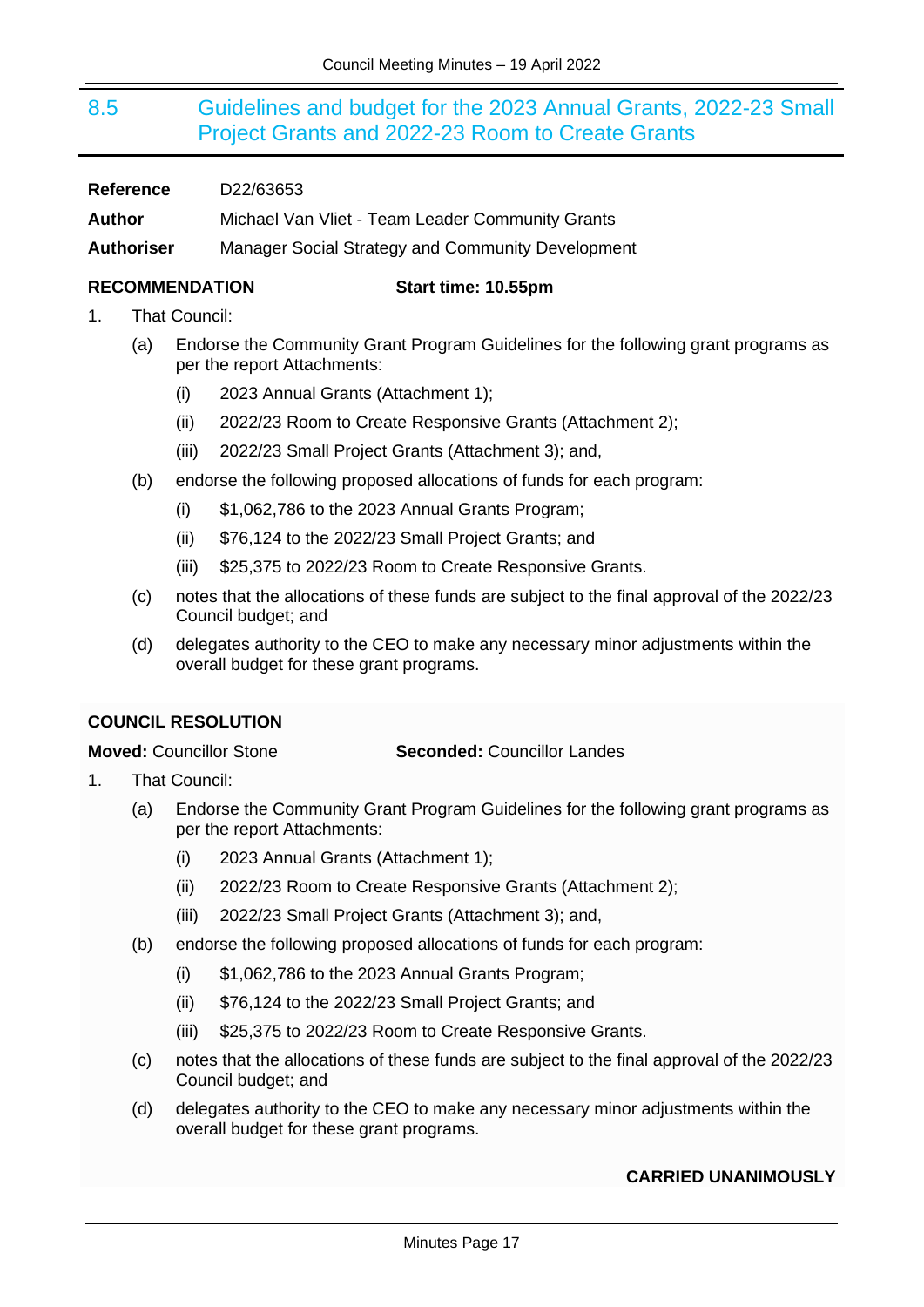## **COUNCIL RESOLUTION (PROCEDURAL)**

**Moved:** Councillor Wade **Seconded**: Councillor Mohamud

That Council extend the meeting a further 30 minutes.

## **CARRIED UNANIMOUSLY**

*The Mayor adjourned the meeting at 11.01pm The meeting resumed at 11.06pm*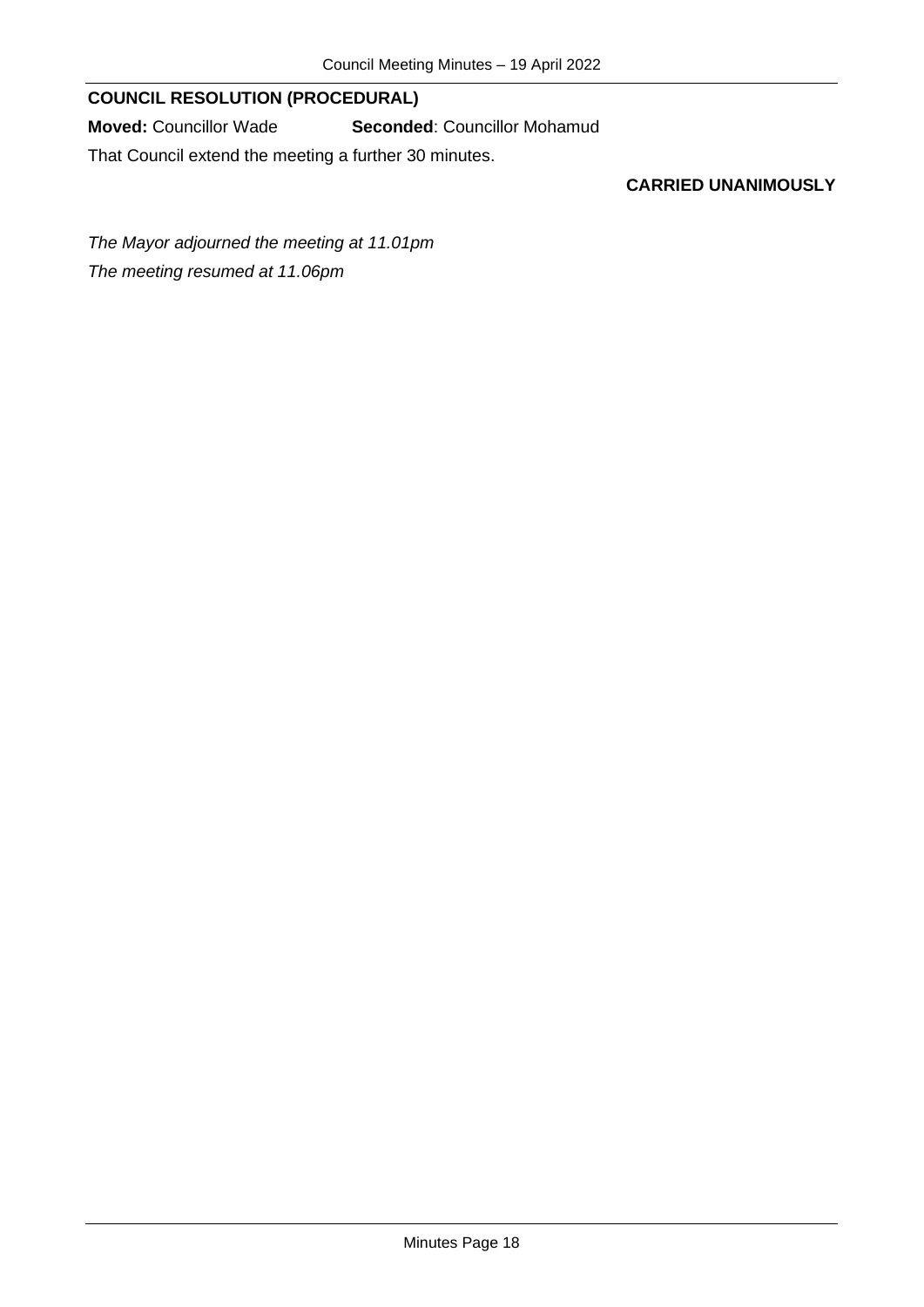## <span id="page-18-0"></span>8.6 Disability Advisory Committee - Membership and Terms of Reference

**Reference** D22/74825

Author **Adrian Murphy - Manager Aged and Disability Services** 

**Authoriser** Acting Director Community Wellbeing

## **RECOMMENDATION Start time: 11.06pm**

- 1. That Council appoint the following persons to the fourteen (14) vacant positions on the Disability Advisory Committee until 30 June following the next Council election:
	- $(a)$  ;
	- $(b)$   $\qquad \qquad$  ;
	- $\begin{matrix} \text{(c)} & \text{...} \end{matrix}$
	- (d) \_\_\_\_\_\_\_\_\_\_\_\_;
	- $(e)$  ;
	- $(f)$   $\qquad \qquad$
	- $(g)$   $\qquad \qquad$  ;
	- $(h)$   $\qquad \qquad$  ;
	- $(i)$   $\qquad \qquad \qquad$
	- $(i)$  ;
	- $(k)$  ;
	- $\begin{array}{ccc} \text{(I)} & \text{(I)} & \text{(II)} \end{array}$
	- (m) \_\_\_\_\_\_\_\_\_\_\_\_; and
	- $(n)$
- 2. That Council thank all applicants who expressed interest in membership of the Disability Advisory Committee and advise of this decision.
- 3. That Council endorse the proposed changes to the Disability Advisory Committee Terms of Reference as outlined in **Attachment 2.**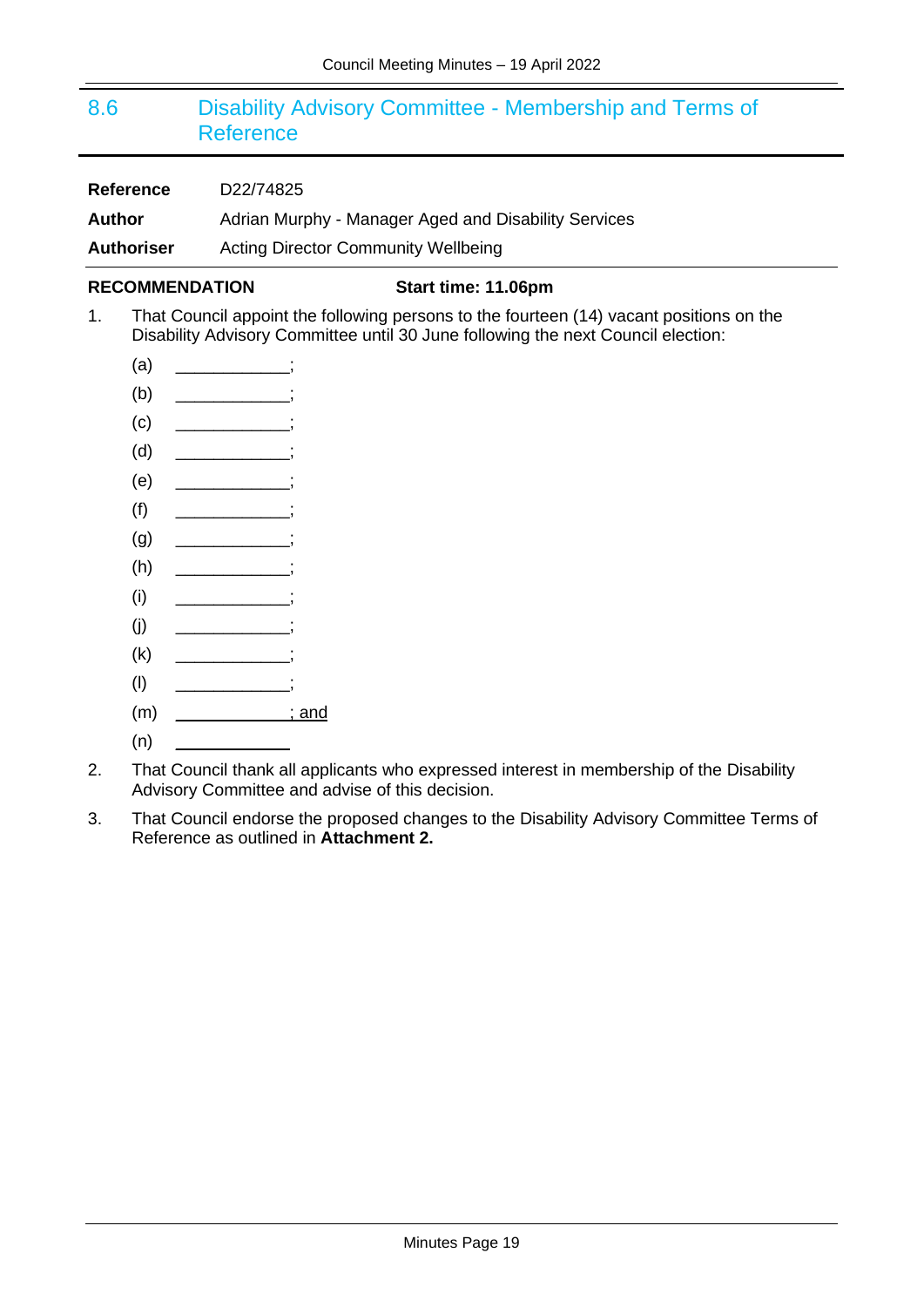*Councillor Jolly returned to the meeting at 11.09pm*

## <span id="page-19-0"></span>**COUNCIL RESOLUTION**

**Moved:** Councillor Crossland **Seconded:** Councillor Mohamud

- 1. That Council appoint the following persons to the fourteen (14) vacant positions on the Disability Advisory Committee until 30 June following the next Council election:
	- (a) Alan Chung;
	- (b) Lisa Brumtis;
	- (c) Grant Guppy;
	- (d) Frank Hall-Bentick;
	- (e) Anne Holloway;
	- (f) Shane Hryhorec;
	- (g) Martin Leckey;
	- (h) Rebecca Maxwell;
	- (i) Grant Maynard;
	- (j) Ricki Spencer;
	- (k) Keren Stephens;
	- (l) Concetta Tahir;
	- (m) Andrew McDowell and
	- (n) David Brant.
- 2. That Council thank all applicants who expressed interest in membership of the Disability Advisory Committee and advise of this decision.
- 3. That Council endorse the proposed changes to the Disability Advisory Committee Terms of Reference as outlined in **Attachment 2.**

**CARRIED**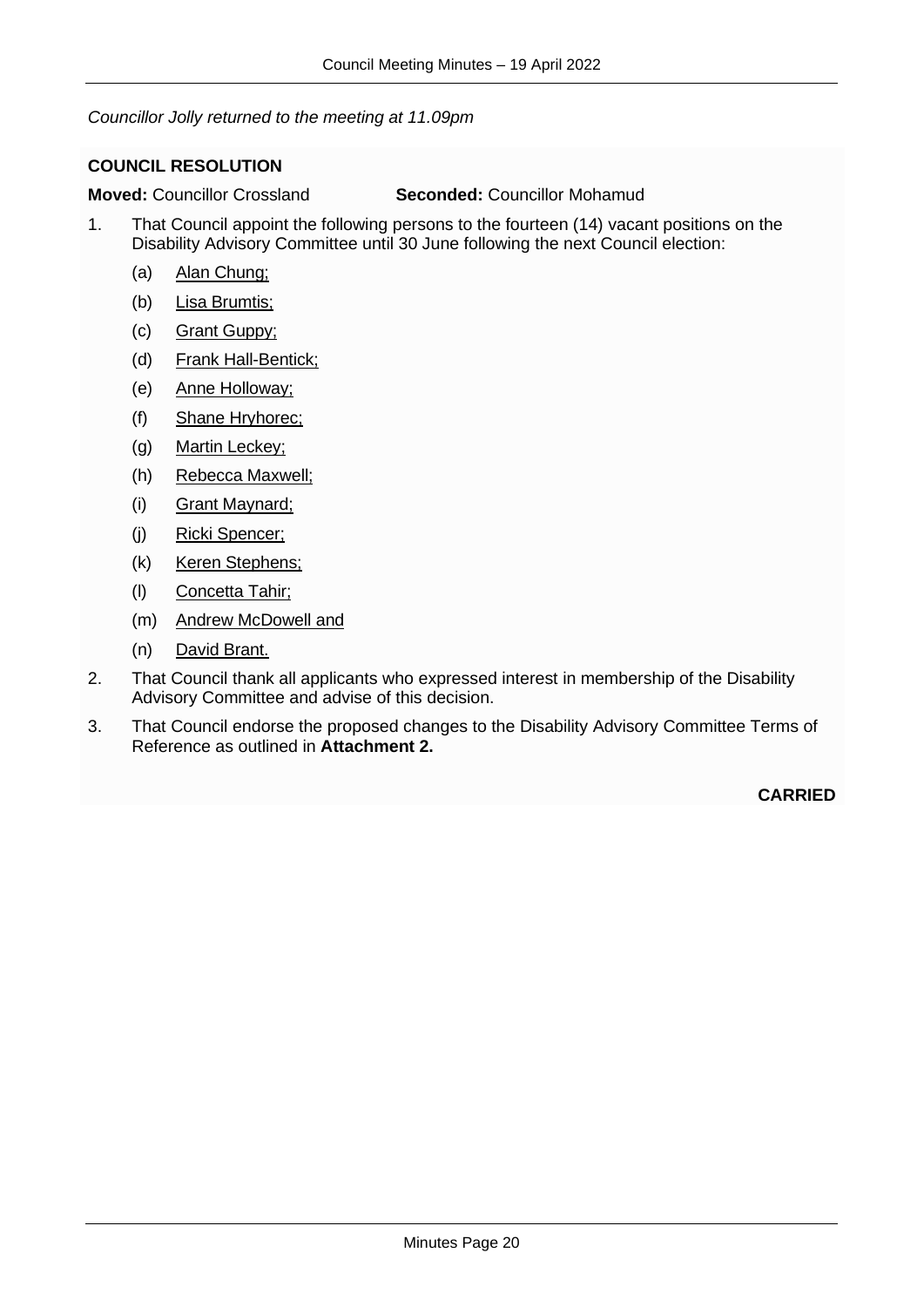## <span id="page-20-0"></span>8.7 Victorian Heritage Restoration Fund: Heritage Facade Conservation Grants for Yarra's Activity Centres

| <b>Reference</b>  | D22/62293                                   |
|-------------------|---------------------------------------------|
| Author            | Richa Swarup - Senior Advisor City Heritage |
| <b>Authoriser</b> | Group Manager Chief Executive's Office      |

### **RECOMMENDATION Start time: 11.15pm**

- 1. That:
	- (a) Council approves revision of the YHRF funding model to facilitate testing of ACHFCG (Attachment 3) for the next two years as in the option 2;
	- (b) Council approves payment of additional \$5,000 towards the grant administration and management charges starting from the current financial year; and
	- (c) Officers present a report to Council on the performance of ACHFCG after two years; outlining any changes needed to Council's contributions to VHRF.

## <span id="page-20-1"></span>**COUNCIL RESOLUTION**

**Moved:** Councillor Wade **Seconded:** Councillor Crossland

- 1. That:
	- (a) Council approves revision of the YHRF funding model to facilitate testing of ACHFCG (Attachment 3) for the next two years as in the option 2;
	- (b) Council approves payment of additional \$5,000 towards the grant administration and management charges starting from the current financial year; and
	- (c) Officers present a report to Council on the performance of ACHFCG and the YHRF more generally after two years, including a review on the use of funds from an equity perspective; outlining any changes needed to Council's contributions to VHRF.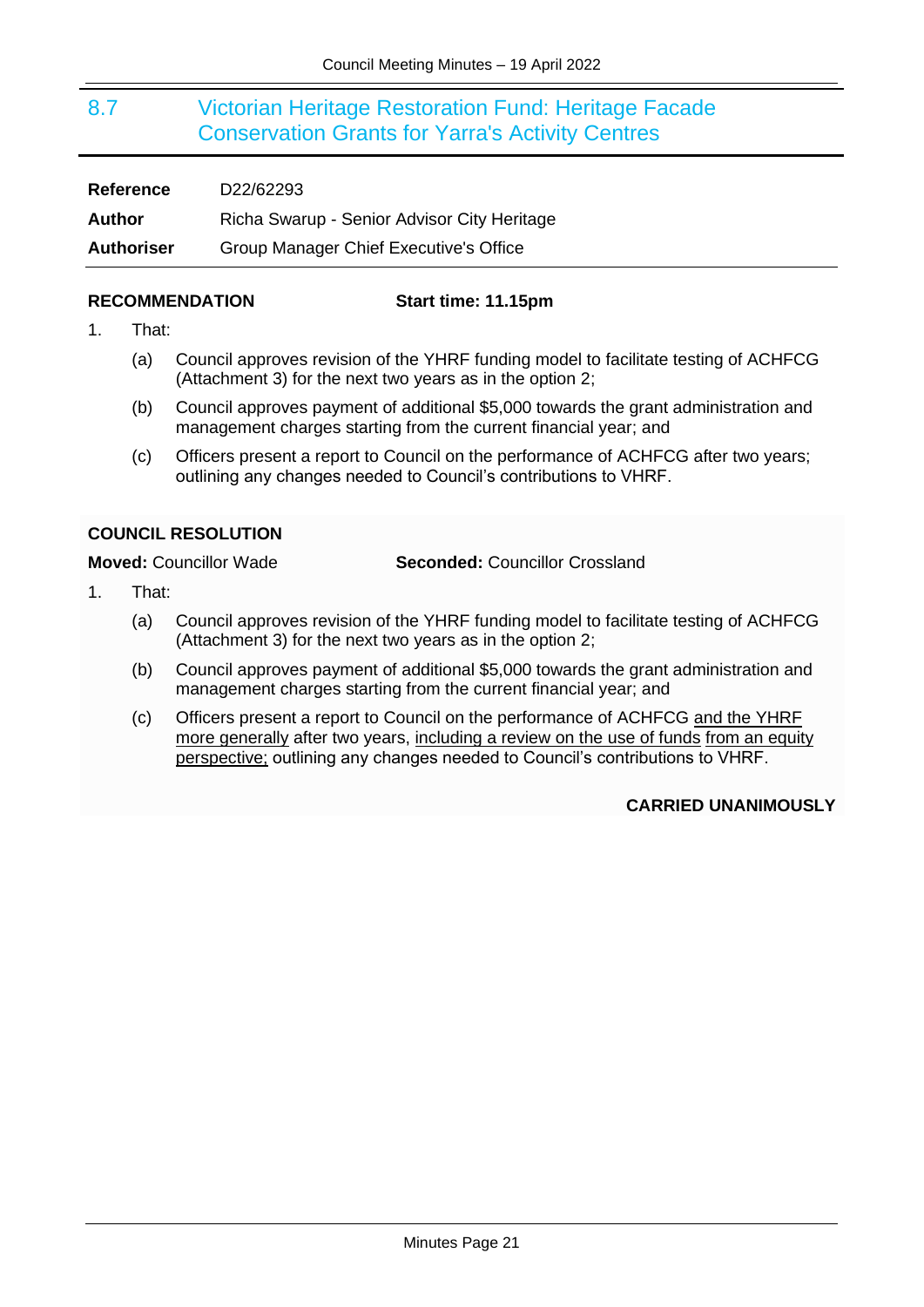## <span id="page-21-0"></span>8.8 LGBTIQA+ Strategy 2021-2024: Report on Year One Actions; Proposal for Year Two

| <b>Reference</b> | D <sub>22</sub> /14784 |
|------------------|------------------------|
|                  |                        |

**Author** Cristina Del Frate - Senior Coordinator Community Development

**Authoriser** Acting Director Community Wellbeing

## **RECOMMENDATION Start time: 11.22pm**

- 1. That:
	- (a) Council note the progress of the year one actions and proposed second Year Action Plan for the LGBTIQA+ Strategy 2021- 2024.

## <span id="page-21-1"></span>**COUNCIL RESOLUTION**

**Moved:** Councillor Crossland **Seconded:** Councillor Jolly

- 1. That:
	- (a) Council note the progress of the year one actions and proposed second Year Action Plan for the LGBTIQA+ Strategy 2021- 2024; and
	- (b) officers redraft item 3.2.1 of the second year action plan to read: "complete a thematic heritage study for places and objects of social and cultural significance to the LGBTIQA+ community in the City of Yarra and explore possible mechanisms for their retention (in terms of use and function), protection, celebration and acknowledgement".

## **CARRIED UNANIMOUSLY**

## **COUNCIL RESOLUTION (PROCEDURAL)**

**Moved:** Councillor Wade **Seconded**: Councillor Mohamud

That Council extend the meeting a further 15 minutes.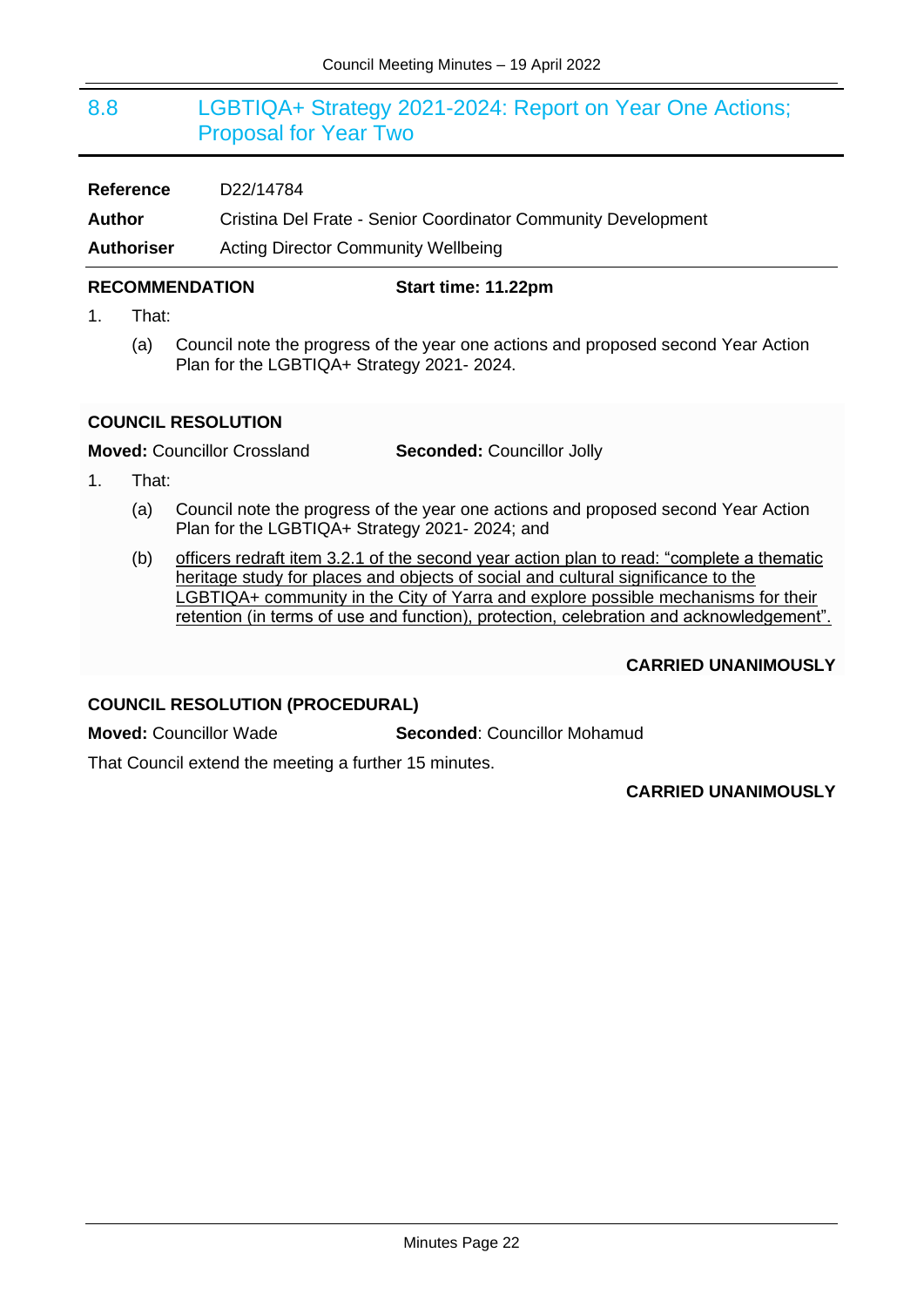## **9. Notices of motion**

## <span id="page-22-0"></span>9.1 Notice of Motion No. 5 of 2022 - Fossil Fuel Advertising on Council Property

**Reference** D22/83216

Author Ivan Gilbert - Group Manager Chief Executive's Office

**Authoriser** Group Manager Chief Executive's Office

#### **RECOMMENDATION Start time: 11.30pm**

- 1. That:
	- (a) Yarra Council, not support the advertising of companies involved in the production or supply of fossil fuels on Council property, consistent with its Climate Emergency Plan;
	- (b) Council call for an officer report on the implications of not permitting advertising for companies involved in the production or supply of fossil fuels on Council property, and a process for phasing this in; and
	- (c) This report be presented to Council no later than the 12 July Council Meeting.

## <span id="page-22-1"></span>**COUNCIL RESOLUTION**

**Moved:** Councillor Stone **Seconded:** Councillor Wade

- 1. That:
	- (a) Yarra Council, not support the advertising of companies involved in the production or supply of fossil fuels on Council property, consistent with its Climate Emergency Plan;
	- (b) Council call for an officer report on the implications of not permitting advertising for companies involved in the production or supply of fossil fuels on Council property, and a process for phasing this in; and
	- (c) This report be presented to Council no later than the 12 July Council Meeting.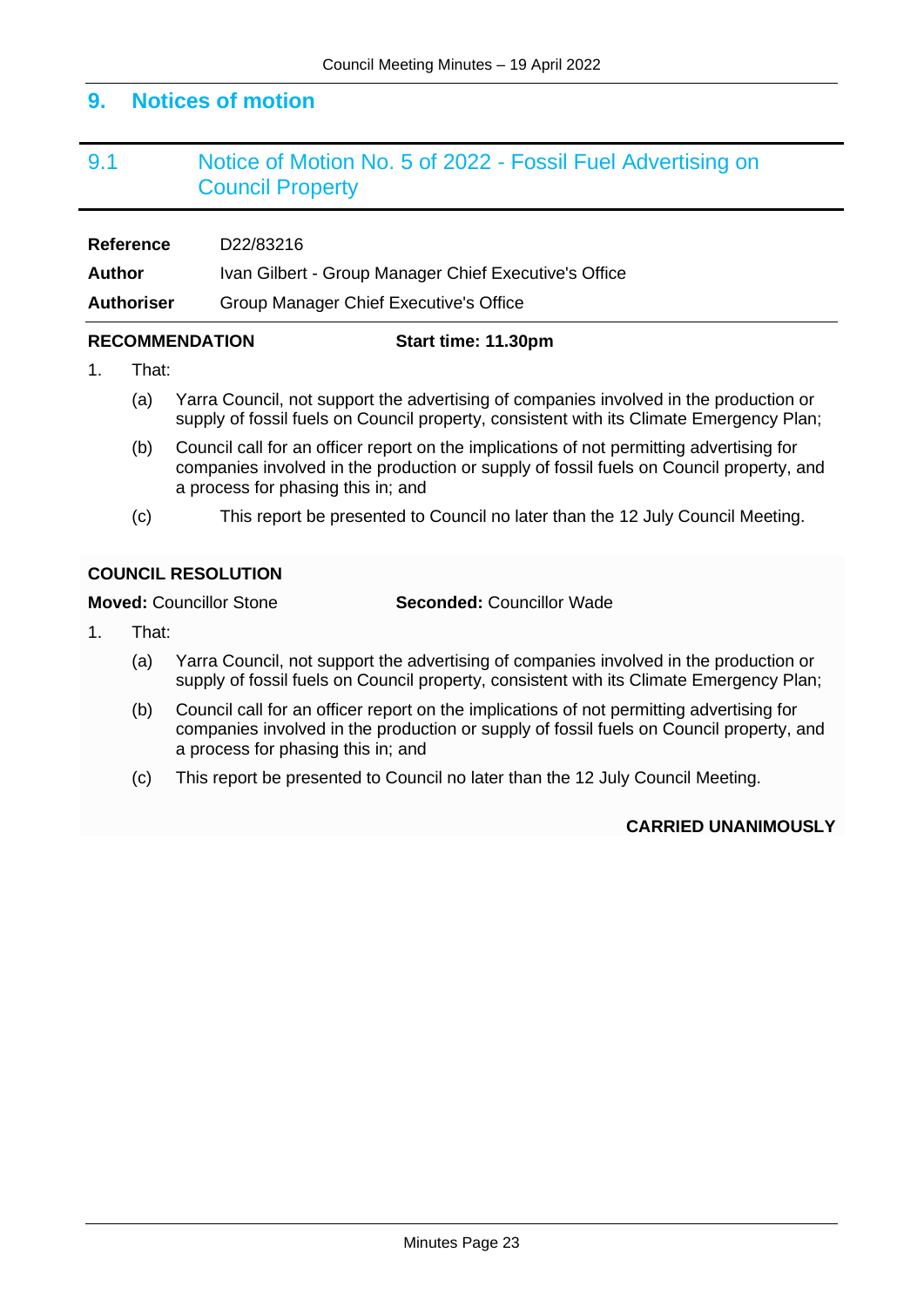## <span id="page-23-0"></span>9.2 Notice of Motion No. 6 of 2022 - Major Tram Works and Provision of Level-Access Stops

| <b>Reference</b>  | D22/85284                                             |
|-------------------|-------------------------------------------------------|
| Author            | Ivan Gilbert - Group Manager Chief Executive's Office |
| <b>Authoriser</b> | Group Manager Chief Executive's Office                |

### **RECOMMENDATION Start time: 11.36pm**

- 1. That Council resolve to:
	- (a) support the recommendations of the Victorian Auditor Generals' Office's (VAGO) October 2020 report on Accessibility of Tram Services;
	- (b) write to the Premier of Victoria, Treasurer, Minister for Public Transport, Minister for Roads and Road Safety, and the Minister for Disability, Ageing and Carers, seeking address of the below outlined matters, and to seek a meeting of the Mayor and the CEO with relevant Ministers:
		- (i) that the State Government meet the *Disability Discrimination Act 1992* (DDA) requirement that all tram stops must be fully compliant with the *Disability Standards for Accessible Public Transport 2002* (DSAPT) by 31 December 2022, and bring forward the delivery of the requirement that all trams must be DSAPT compliant by 31 December 2032;
		- (ii) noting the 2022 and 2032 deadlines for compliance, seek advice from the relevant Minister/s as to how these timeframes are proposed to be met, if not exceeded;
		- (iii) that major tram works be coordinated with the delivery of level-access stops where these are yet to be implemented;
		- (iv) to minimise disruption to the transport network, business activity, and residents, that the State Government work closely with Council, to coordinate road network disruptions due to the delivery of infrastructure projects, including major tram works and the delivery of level-access stops, with broader streetscape upgrades, where possible;
		- (v) to coordinate the design and delivery of level-access stops with adjacent major development sites and areas undergoing significant change; to facilitate superior tram stop solutions and enhanced public realm outcomes; such as the former Fitzroy Gasworks site, North Richmond, and Cremorne;
		- (vi) that all tram stops accommodate adequate shelter, seating, and service information;
		- (vii) in recognition of the highly valued heritage buildings and streetscapes on many of Yarra's tram routes, and the need to revitalise high street precincts and improve public realm outcomes, that in association with major tram works, preference that tram and other overhead services be undergrounded where possible; particularly along key commercial streets, in activity centres, and where overhead services may obscure sightlines to landmarks including the Royal Exhibition Building and Carlton Gardens UNESCO World Heritage Precinct; and
		- (viii) that the delivery of level-access stops either be coordinated with the delivery of bicycle lanes or does not preclude the provision of a bicycle lane, especially on the Principal Bicycle Network (PBN) and Strategic Cycling Corridors (SCC), unless an alternative route has been established; and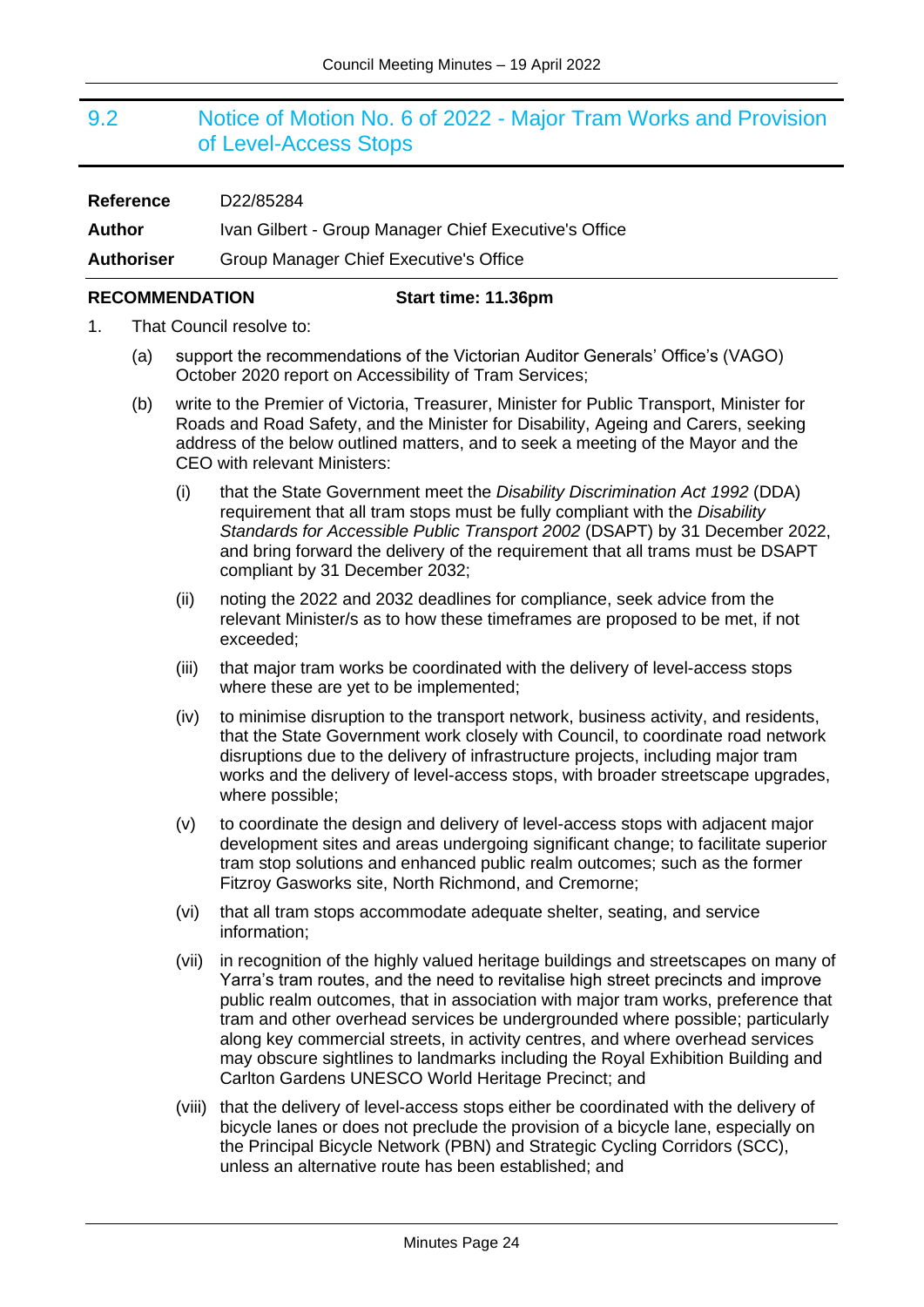- (c) write to the Leader of the Victorian Opposition and relevant Shadow Ministers seeking a commitment to the above outlined matters; and
- (d) request that State and Federal MPs that are representatives for electorates that include the City of Yarra area, be provided a copy of these letters.

## **MOTION**

**Moved:** Councillor Crossland **Seconded:** Councillor Jolly

- 1. That Council resolve to:
	- (a) support the recommendations of the Victorian Auditor Generals' Office's (VAGO) October 2020 report on Accessibility of Tram Services;
	- (b) write to the Premier of Victoria, Treasurer, Minister for Public Transport, Minister for Roads and Road Safety, and the Minister for Disability, Ageing and Carers, seeking address of the below outlined matters, and to seek a meeting of the Mayor and the CEO with relevant Ministers:
		- (i) that the State Government meet the *Disability Discrimination Act 1992* (DDA) requirement that all tram stops must be fully compliant with the *Disability Standards for Accessible Public Transport 2002* (DSAPT) by 31 December 2022, and bring forward the delivery of the requirement that all trams must be DSAPT compliant by 31 December 2032;
		- (ii) noting the 2022 and 2032 deadlines for compliance, seek advice from the relevant Minister/s as to how these timeframes are proposed to be met, if not exceeded;
		- (iii) that major tram works be coordinated with the delivery of level-access stops where these are yet to be implemented;
		- (iv) to minimise disruption to the transport network, business activity, and residents, that the State Government work closely with Council, to coordinate road network disruptions due to the delivery of infrastructure projects, including major tram works and the delivery of level-access stops, with broader streetscape upgrades, where possible;
		- (v) to coordinate the design and delivery of level-access stops with adjacent major development sites and areas undergoing significant change; to facilitate superior tram stop solutions and enhanced public realm outcomes; such as the former Fitzroy Gasworks site, North Richmond, and Cremorne;
		- (vi) that all tram stops accommodate adequate shelter, seating, and service information;
		- (vii) in recognition of the highly valued heritage buildings and streetscapes on many of Yarra's tram routes, and the need to revitalise high street precincts and improve public realm outcomes, that in association with major tram works, preference that tram and other overhead services be undergrounded where possible; particularly along key commercial streets, in activity centres, and where overhead services may obscure sightlines to landmarks including the Royal Exhibition Building and Carlton Gardens UNESCO World Heritage Precinct; and
		- (viii) that the delivery of level-access stops either be coordinated with the delivery of bicycle lanes or does not preclude the provision of a bicycle lane, especially on the Principal Bicycle Network (PBN) and Strategic Cycling Corridors (SCC), unless an alternative route has been established; and
	- (c) write to the Leader of the Victorian Opposition and relevant Shadow Ministers seeking a commitment to the above outlined matters; and
	- (d) request that State and Federal MPs that are representatives for electorates that include the City of Yarra area, be provided a copy of these letters.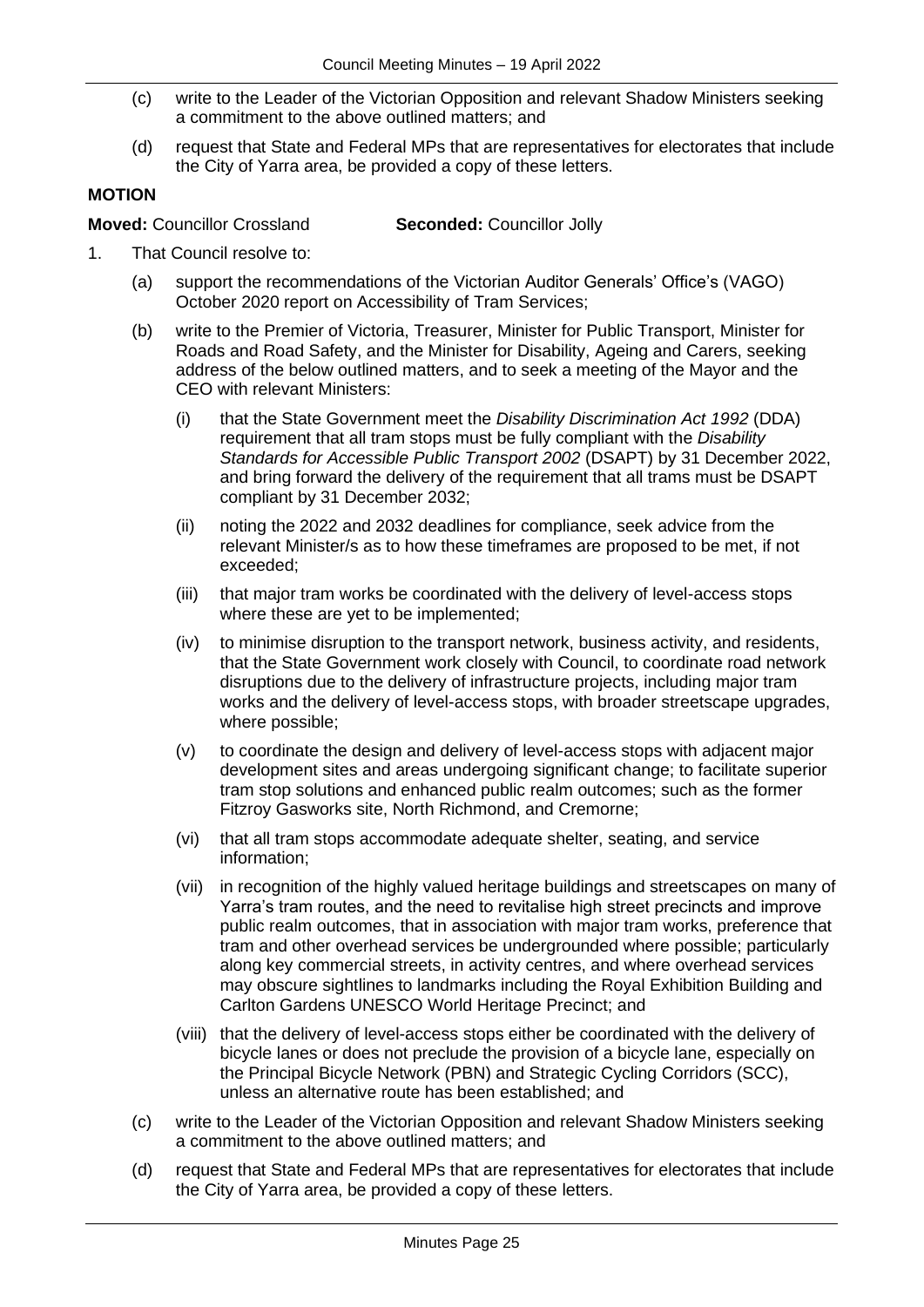*Councillor Landes suggested adding in the below amendment:*

to reflect on the design response to tram stops #15 and #17 on Bridge Rd. Richmond, and utilise a different design and strategic approach for level-access stops in activity centres that facilitate greater integration and public realm outcomes in future;

*The amendment was accepted by the mover and seconder and incorporated into the motion.*

## <span id="page-25-0"></span>**COUNCIL RESOLUTION**

**Moved:** Councillor Crossland **Seconded:** Councillor Jolly

- 1. That Council resolve to:
	- (a) support the recommendations of the Victorian Auditor Generals' Office's (VAGO) October 2020 report on Accessibility of Tram Services;
	- (b) write to the Premier of Victoria, Treasurer, Minister for Public Transport, Minister for Roads and Road Safety, and the Minister for Disability, Ageing and Carers, seeking address of the below outlined matters, and to seek a meeting of the Mayor and the CEO with relevant Ministers:
		- (i) that the State Government meet the *Disability Discrimination Act 1992* (DDA) requirement that all tram stops must be fully compliant with the *Disability Standards for Accessible Public Transport 2002* (DSAPT) by 31 December 2022, and bring forward the delivery of the requirement that all trams must be DSAPT compliant by 31 December 2032;
		- (ii) noting the 2022 and 2032 deadlines for compliance, seek advice from the relevant Minister/s as to how these timeframes are proposed to be met, if not exceeded;
		- (iii) that major tram works be coordinated with the delivery of level-access stops where these are yet to be implemented;
		- (iv) to minimise disruption to the transport network, business activity, and residents, that the State Government work closely with Council, to coordinate road network disruptions due to the delivery of infrastructure projects, including major tram works and the delivery of level-access stops, with broader streetscape upgrades, where possible;
		- (vi) to coordinate the design and delivery of level-access stops with adjacent major development sites and areas undergoing significant change; to facilitate superior tram stop solutions and enhanced public realm outcomes; such as the former Fitzroy Gasworks site, North Richmond, and Cremorne;
		- (vii) to reflect on the design response to tram stops #15 and #17 on Bridge Rd, Richmond, and utilise a different design and strategic approach for level-access stops in activity centres that facilitate greater integration and public realm outcomes in future;
		- (vi) that all tram stops accommodate adequate shelter, seating, and service information;
		- (viii) in recognition of the highly valued heritage buildings and streetscapes on many of Yarra's tram routes, and the need to revitalise high street precincts and improve public realm outcomes, that in association with major tram works, preference that tram and other overhead services be undergrounded where possible; particularly along key commercial streets, in activity centres, and where overhead services may obscure sightlines to landmarks including the Royal Exhibition Building and Carlton Gardens UNESCO World Heritage Precinct; and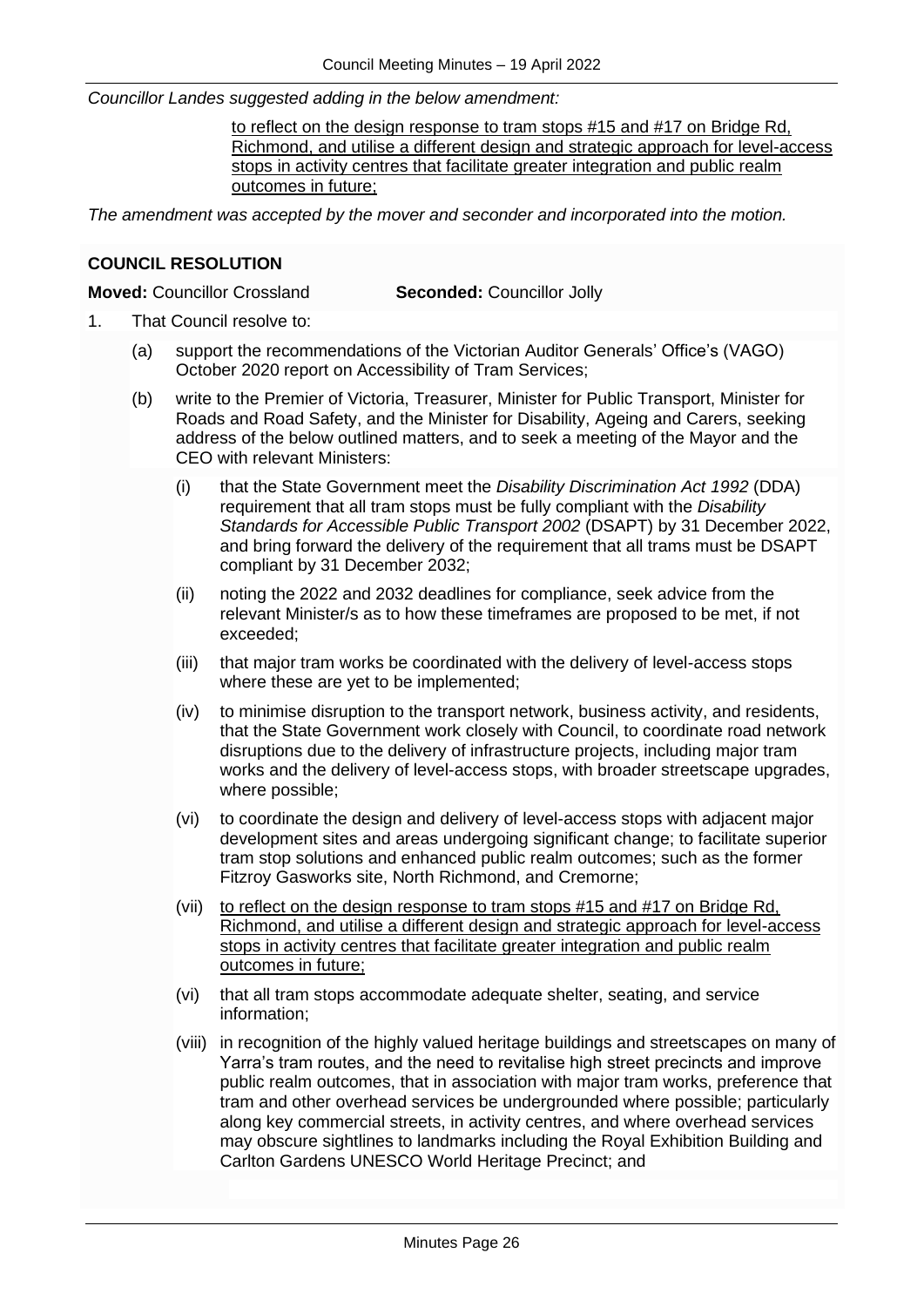- (viii) that the delivery of level-access stops either be coordinated with the delivery of bicycle lanes or does not preclude the provision of a bicycle lane, especially on the Principal Bicycle Network (PBN) and Strategic Cycling Corridors (SCC), unless an alternative route has been established; and
- (c) write to the Leader of the Victorian Opposition and relevant Shadow Ministers seeking a commitment to the above outlined matters; and
- (d) request that State and Federal MPs that are representatives for electorates that include the City of Yarra area, be provided a copy of these letters.

**CARRIED UNANIMOUSLY**

## **10. Petitions and joint letters**

Nil

## **11. Questions without notice**

Nil

## **12. Delegates' reports**

Nil

## **13. General Business**

Nil